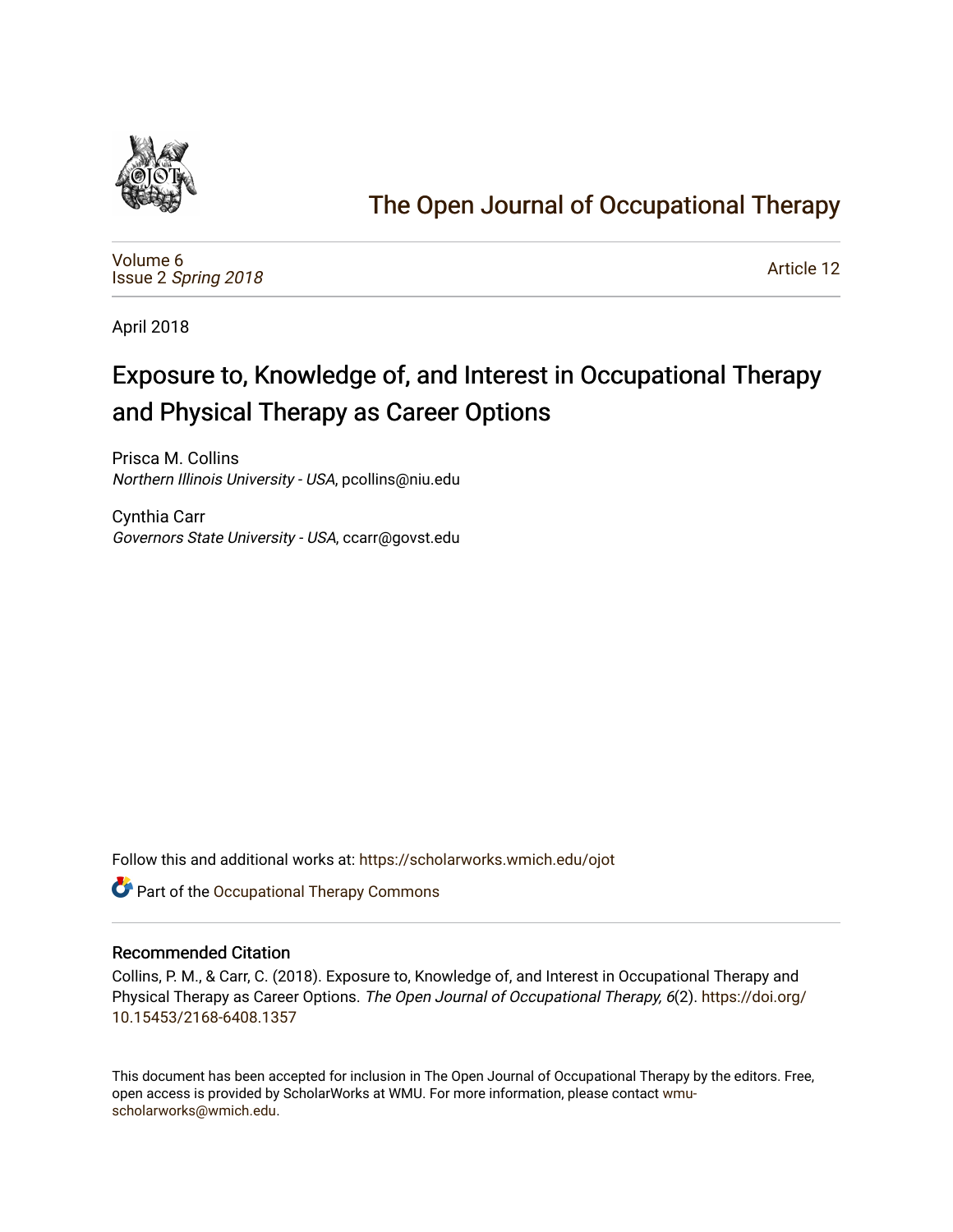## Exposure to, Knowledge of, and Interest in Occupational Therapy and Physical Therapy as Career Options

#### **Abstract**

Lack of awareness and knowledge of the occupational therapy (OT) and physical therapy (PT) professions has been cited as a barrier to consideration of these professions as career options. This study examined the types of exposure to, knowledge of, and career interest in OT and PT of students from underrepresented minority (URM) and non-Hispanic White and Asian American (NHW-AA) populations. A questionnaire was administered to a convenience sample of 150 high school and undergraduate college students. Demographic data and student responses to questions regarding exposure to, knowledge of, and career interest in OT and PT were collected. Descriptive statistics and chi-square tests of association were computed, and qualitative data were analyzed for themes. The study findings revealed limited exposure to and knowledge of the OT profession among URM and NHW-AA students. Even though participants from both groups showed better knowledge about PT, they reported limited to no interest in the professions as careers. Further research is needed to examine contextual factors that may influence student perceptions of the OT and PT professions, including how clinical encounters can best be leveraged to improve public knowledge and consideration of these professions as careers for high school and undergraduate college students.

#### **Comments**

The authors disclose no conflicts of interest.

#### Keywords

career interest, career knowledge, occupational therapy profession, physical therapy profession, underrepresented minority

#### Cover Page Footnote

A mini grant from the College of Health & Human Services at Governors State University was instrumental in supporting this research. The researchers would like to acknowledge the contributions of the universities, students' ethnic clubs, community colleges, high school fairs, and community organizations, as well as the student participants for their support and assistance in conducting this research. We would also like to thank Dr. Russell Carter for his guidance on the data analysis process.

#### Credentials Display

Prisca M. Collins, PhD, PT Cynthia Carr, DrOT, MS, OTR/L

Copyright transfer agreements are not obtained by The Open Journal of Occupational Therapy (OJOT). Reprint permission for this Topics in Education should be obtained from the corresponding author(s). Click [here](https://scholarworks.wmich.edu/ojot/policies.html#rights) to view our open access statement regarding user rights and distribution of this Topics in Education. DOI: 10.15453/2168-6408.1357

This topics in education is available in The Open Journal of Occupational Therapy: [https://scholarworks.wmich.edu/](https://scholarworks.wmich.edu/ojot/vol6/iss2/12) [ojot/vol6/iss2/12](https://scholarworks.wmich.edu/ojot/vol6/iss2/12)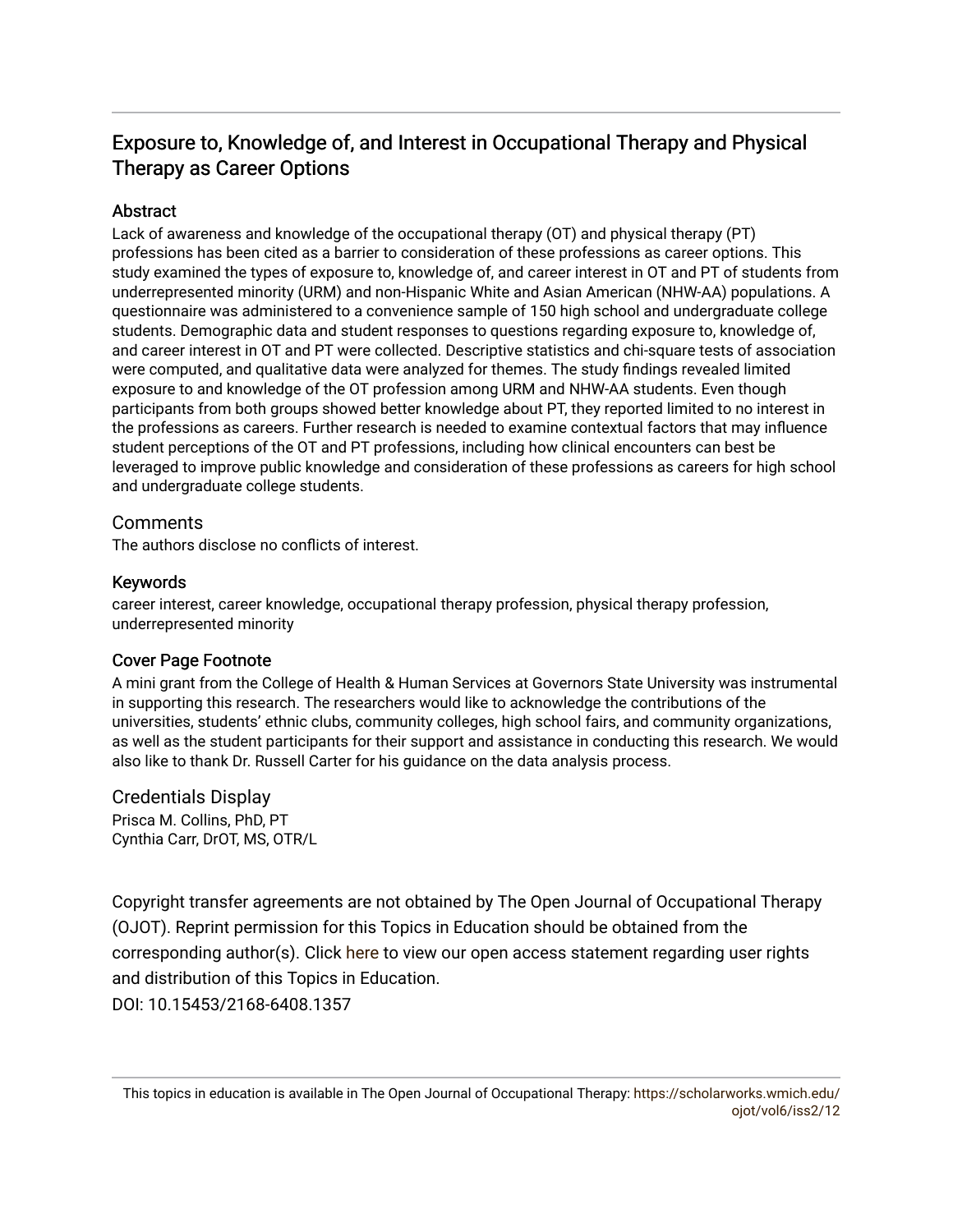The occupational therapy (OT) and physical therapy (PT) professions play a key role in promoting individuals' health, wellness, and optimal participation in activities of daily living across the life span. The OT and PT professions continue to be ranked among the best health care jobs in the United States (U.S. Department of Labor, 2018a, 2018b; U.S. News & World Report, 2016). However, it is not clear how accessible these careers are to individuals of diverse racial and ethnic backgrounds. Recruitment of a diverse OT and PT workforce to meet the needs of a multicultural society is of paramount importance to the American Occupational Therapy Association (AOTA, n.d.) and the American Physical Therapy Association (APTA, n.d.), the national OT and PT professional organizations, respectively.

There is limited research regarding high school and undergraduate college students' knowledge about the OT and PT professions as career choices. Scholars have documented that awareness of and knowledge about a career is a prerequisite for consideration of that career (Campbell, Denes, & Morrison, 2000). However, only a few studies have examined the ways in which students from underrepresented minority (URM) populations are exposed to occupational therapists and physical therapists and whether that exposure generates reliable career information and interest. In fact, most of the available literature that examines how people are exposed to these professions is at least 10 years old (Kallus, Noble, Bezner, & Keely, 1999; Rozier, Gilkeson, & Hamilton, 1992; Zayas & McGuigan, 2006) or focuses on subjects from outside of the United States (Dissanayaka & Banneheka, 2014; Puckree, Harinarain, Ramdath, Singh, & Ras, 2011). These facts warrant an investigation into the awareness and knowledge of, exposure to, and interest in the OT and PT professions among high school and undergraduate college students from diverse ethnic and racial backgrounds.

#### **Literature Review**

The demand for occupational therapists and physical therapists in the United States continues to grow, with employment projected to increase by 24% for occupational therapists and 28% for physical therapists by the year 2026 (U.S. Department of Labor, 2018a, 2018b). Factors contributing to this demand include an aging population and an increase in morbidity rates due to chronic health conditions like arthritis, obesity, and diabetes (U.S. Department of Labor, 2018b). Insurance coverage provisions of the Patient Protection and Affordable Care Act also have influenced this growth, although potential federal legislative changes could affect this trend (U.S. Department of Health and Human Services, Health Resources and Services Administration, n.d.).

Meeting this demand for OT and PT services will be difficult, as workforce shortages in these professions are projected through the year 2030 (Lin, Zhang, & Dixon, 2015; Zimbelman, Juraschek, Zhang, & Lin, 2010). These shortages are likely to continue to pose a significant barrier to individuals' access to essential health services and contribute to racial and ethnic disparities in health. Furthermore, there is a specific need for therapists from URM groups to join the workforce, as they may help to eliminate racial and ethnic health disparities. The proportion of racial and ethnic minorities in the U.S. population is expected to increase to 56% by the year 2060 (Colby & Ortman, 2014). Studies continue to report that levels of morbidity and mortality are higher among racial and ethnic minorities than among the White non-Hispanic population (Centers for Disease Control and Prevention, 2013; Louie & Ward, 2011). Increasing the number of URMs who work in the health care professions has been proposed as one way to address racial and ethnic health disparities and provide patient-centered quality care in a culturally competent manner (Grumbach & Mendoza, 2008; Smith, Nsiah-Kumi, Jones, & Pamies, 2009). Race concordance between patient and provider has been found to enhance the health care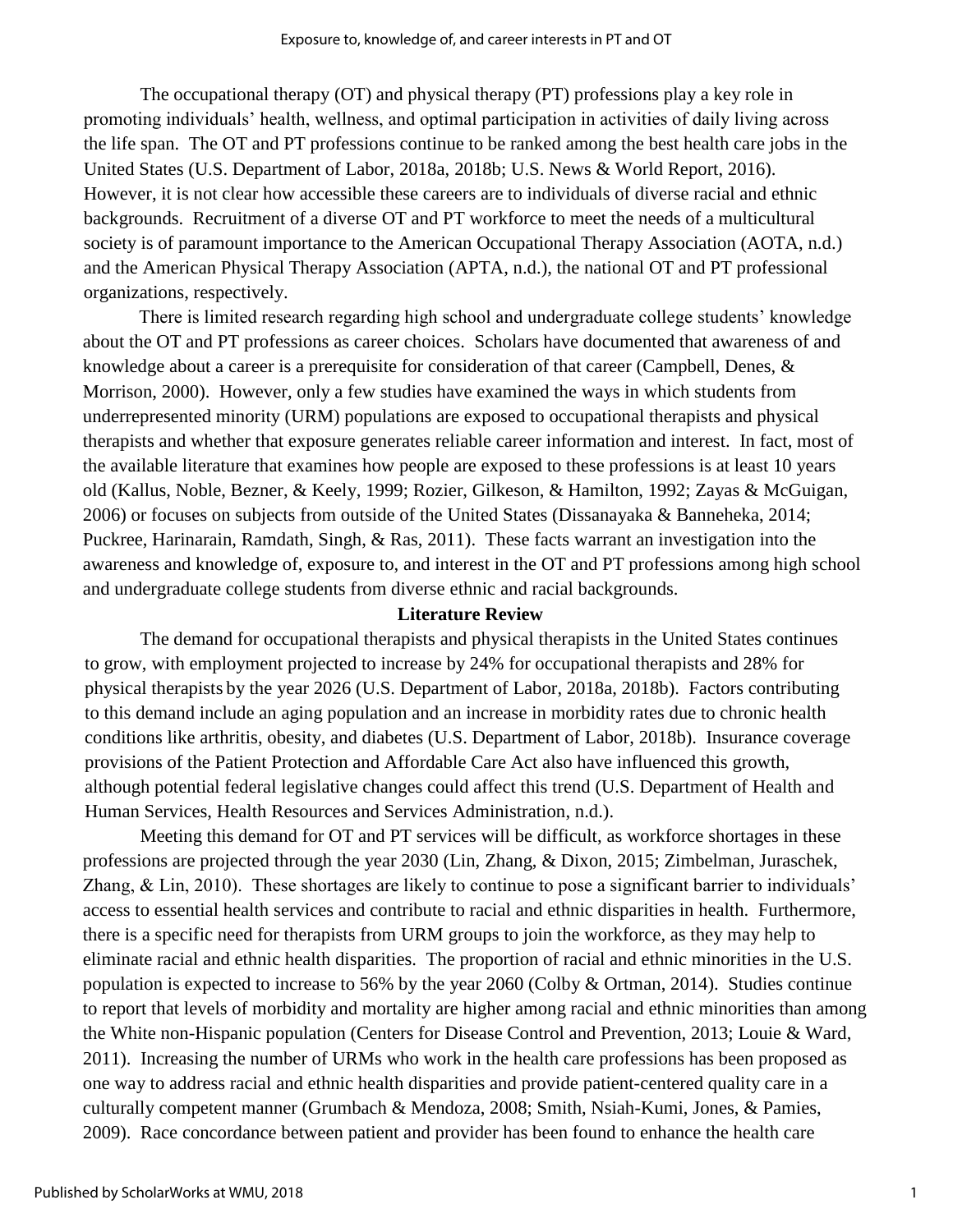experience of minority patients by building trust, facilitating patient-centered culturally competent communication, and improving access to essential health services (Kumar, Schlundt, & Wallston, 2009; Street, O'Malley, Cooper, & Haidet, 2008).

Despite the increasingly diverse U.S. population, there has not been a proportionate increase in the number of occupational therapists and physical therapists who are of African American, Hispanic/Latino, or American Indian/Alaskan Native heritage. As a result, these population groups continue to be classified as URMs in the medical and allied health professions (Association of American Medical Colleges, 2017). In comparison to their proportion of the U.S. population, Asians are underrepresented in OT but overrepresented in PT, nursing, medicine, and STEM professions (U.S. Department of Labor, Bureau of Labor Statistics, 2017; National Academies of Sciences, Engineering, and Medicine, 2011). Thus, in this study, Asians were grouped with Whites when examining racial and ethnic representation in the OT and PT professions (see Table 1). For the purposes of this study, URM was used to denote students from underrepresented populations, and NHW-AA was used to denote students from non-Hispanic White and Asian American populations.

#### **Table 1**

| Race             | % of physical therapy workforce | % of occupational therapy workforce |  |
|------------------|---------------------------------|-------------------------------------|--|
| African American | 5.2%                            | 7.5%                                |  |
| Hispanic/Latino  | 5.3%                            | 6.3%                                |  |
| Asian            | 9.5%                            | 8.2%                                |  |

| Proportion of Underrepresented Minorities in the U.S. OT and PT Workforce |  |  |  |  |
|---------------------------------------------------------------------------|--|--|--|--|
|                                                                           |  |  |  |  |

*Note*. 2016 total U.S. employment for occupations:  $OT = 118,000$ ;  $PT = 290,000$ .

U.S. Department of Labor, Bureau of Labor Statistics. (2017). *Employed persons by detailed occupation, sex, race, and Hispanic or Latino ethnicity*.

Increasing the number of URM practitioners is problematic when one considers the stagnation or decline in the number of URM students currently enrolled in OT and PT programs. For example, data from the Commission on Accreditation in Physical Therapy Education (2018) showed a decline in the percentage of African American students for the academic years 2006-2007 to 2015-2016, while the Hispanic/Latino percentage did not change (see Table 2).

#### **Table 2**

| Race/Ethnicity      | Proportion in<br>U.S. population (% in<br>2015) | % of students in<br>academic year 2006-<br>2007 | % of students in<br>academic year 2015-<br>2016 |
|---------------------|-------------------------------------------------|-------------------------------------------------|-------------------------------------------------|
| African<br>American | 13.3%                                           | 4.7%                                            | 3.0%                                            |
| Hispanic/Latino     | 17.6%                                           | 4.4%                                            | 4.4%                                            |
| Asian               | 5.6%                                            |                                                 | 6.8%                                            |
| White               | 77.1%                                           | 81.2%                                           | 77.5%                                           |

*Percentage of Students Enrolled in U.S. PT Programs*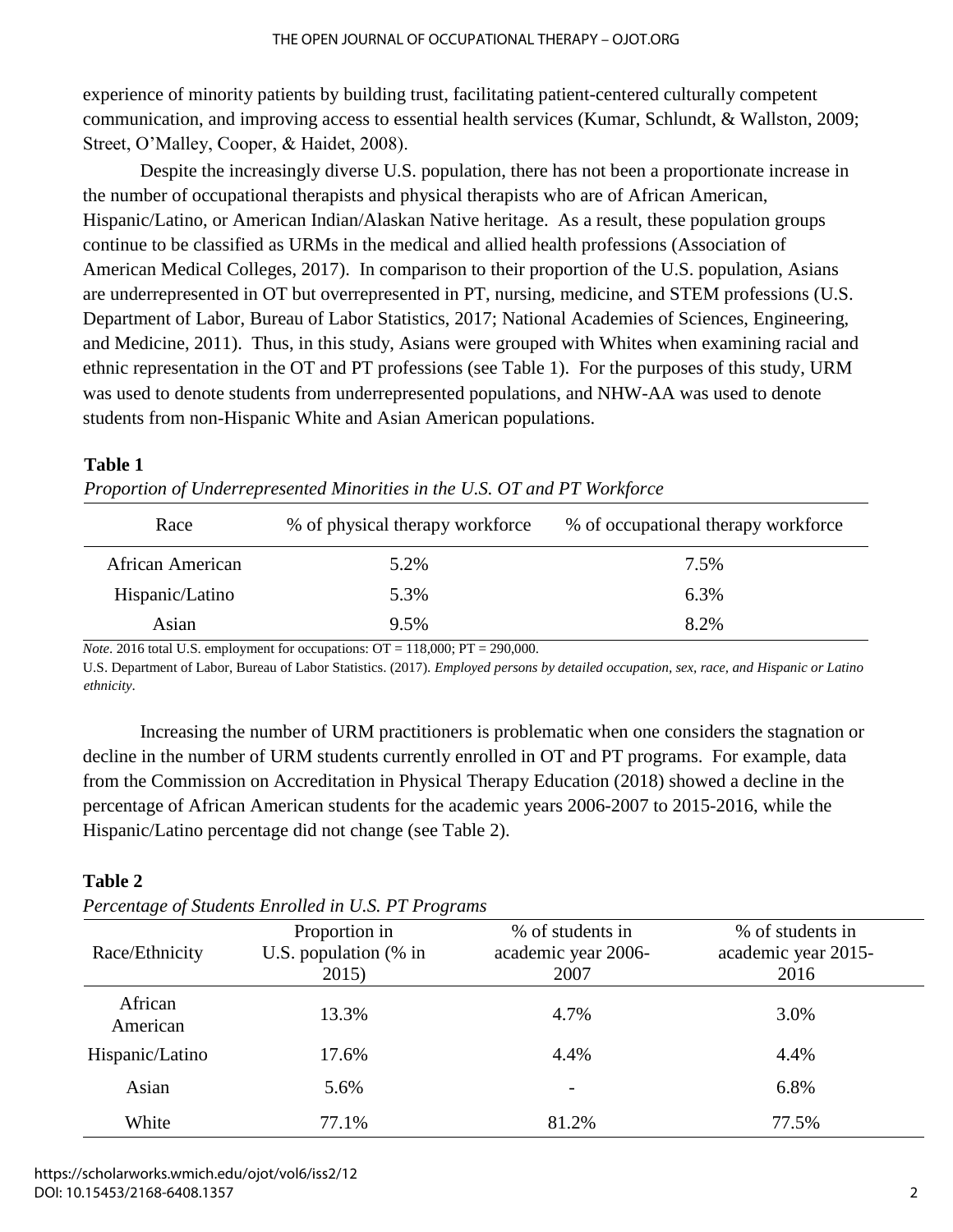A recent AOTA Academic Programs Annual Data Report indicated that the percentage of Black/African American OT students across academic master's degree entry-level programs decreased from 6% in 2009-2010 to 5% in 2014 (Harvison, 2015). The percentage of American Indian or Alaskan Native OT students decreased from 1% to 0%. Even though the Hispanic/Latino student numbers increased slightly from 5% to 6%, this increase is not enough to meet the projected demand for URM practitioners. Overall, underrepresentation of African Americans, American Indians/Alaskan Natives, and Hispanics/Latinos in OT and PT programs poses a challenge to these professions' diversification efforts. Individuals from minority backgrounds are reported to be more likely to work in underserved, low-income, and minority communities (Wayne, Kalishman, Jerabek, Timm, & Cosgrove, 2010). Thus, minority underrepresentation in OT and PT, as defined in relation to the proportions of these ethnic and racial groups in the U.S. population, may negatively affect access to these services in underserved, lowincome, and minority communities.

Choosing a career is a complex process that can be influenced by many factors, such as age, gender, race, socioeconomic factors, and culture (Howard et al., 2011; Pool, 2012). Career choice must be preceded by an awareness of and knowledge about that career. Moore et al. (2003) interviewed students enrolled in a PT program and found that students from all backgrounds were primarily influenced by family members or volunteer experiences when choosing a career. However, factors such as faulty academic advising and negative experiences associated with basic science courses can discourage students from URM groups more than others from pursuing medicine as a career (Barr, Gonzalez, & Wanat, 2008). Since OT and PT have similar basic science prerequisites, this observation is likely to hold true for those programs.

Various types of career educational programs have been reported as effective in educating high school and college students about careers in the health professions and improving career self-efficacy. These strategies include the use of (a) health careers courses or discipline-specific career courses (Hawkins, Hertweck, Salls, Laird, & Goreczny, 2012; Park, 2015), (b) health professions pipeline and pathway programs (Guerrero et al., 2015), and (c) career information summer camps (Ernst, Belrose, Eckhardt, Hild, & Rodriguez, 2014; Roman-Oyola et al., 2015). Other sources of information about health professions include personal contacts, the media, and career information from school career counselors (Zayas & McGuigan, 2006). However, to date there is limited documentation on whether these strategies generate adequate exposure to, knowledge of, and interest in the professions of OT and PT among URM students. Thus, the purpose of this study was to examine these factors as they relate to OT and PT as career choices for URM students.

#### **Method**

For this study, a questionnaire was developed to examine the students' level of exposure to, knowledge of, and interest in a career in OT or PT (see Appendix A). The questionnaire was administered to 150 high school and undergraduate college students at career fairs, community colleges, and universities. Formal definitions of OT and PT and a Likert scale were used to rate the participants' accuracy in their knowledge of both professions. The participants' exposure to OT and PT as well as their potential interest in pursuing a career in those professions was explored using openended questions.

#### **Population**

Given the contradictory evidence about the willingness of minority individuals to participate in scientific research (Fisher & Kalbaugh, 2011), study participants were intentionally recruited during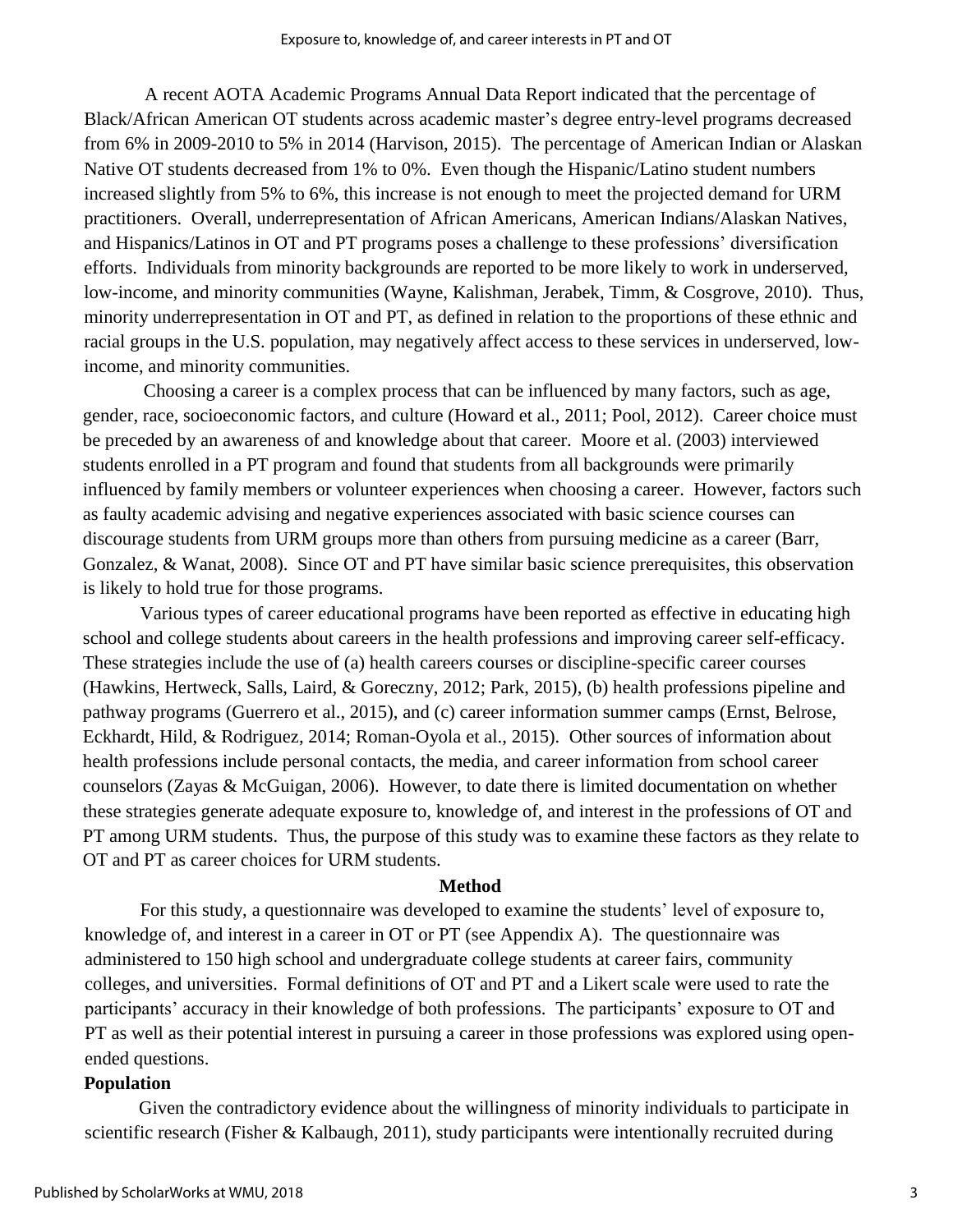career fairs and on school campuses at venues where minority students were likely to gather. Examples of such venues included cafeterias, student center lobbies, minority student organization meetings, and class sessions of courses that attracted a large proportion of minority students.

A convenience sample of 337 students was identified for the survey. Of those, 150 participants ultimately met the inclusion criteria, which required participants to be 18 years of age or older; to have the ability to read and write in English; to be enrolled in high school or in college at the undergraduate level; and to generate a complete, usable questionnaire. Students who did not meet the inclusion criteria were excluded  $(n = 187)$ . The convenience sample included students from eight universities, three community colleges, and one high school in the Chicago area. Approval to conduct this study was granted by the Institutional Review Board at Governors State University. The appropriate authorities at the individual schools granted permission to administer the questionnaire on the school campuses. **Instrument**

#### A 12-item, single-page questionnaire was administered. Three items sought information about the participants' ages, ethnicity, and number of semesters enrolled in a high school or college at the undergraduate level. Seven items were open-ended questions and two items were dichotomous choice "yes/no" questions. The open-ended questions asked for the participants' interpretations of what physical therapists and occupational therapists do, the types of experiences they might have had with an occupational therapist or physical therapist, and their career aspirations.

The investigators, an occupational therapist and a physical therapist, developed the questionnaire based on their experiences conducting career education activities and on a review of the literature (Kallus et al., 1999; Rozier et al., 1992; Zayas & McGuigan, 2006). Open-ended questions were chosen as the best method to capture contextual information related to the participants' experiences with and understanding of the professions in their own words and to avoid the use of multiple choice or matching questions that could be leading and/or impose our viewpoints. **Data Analysis** 

A Likert scale was developed and used to summarize the extent to which the participants' descriptions of the professions captured key elements that are included in the formal definitions of the OT and PT professions (see Table 3).

### **Table 3**

| Category | Description                                                                                                                                                                                                                                  |
|----------|----------------------------------------------------------------------------------------------------------------------------------------------------------------------------------------------------------------------------------------------|
| 5        | Description contains two or more distinct attributes of the profession that are consistent<br>with the profession's definition.                                                                                                              |
| 4        | Description contains one attribute of the profession, but information is general and may be<br>applicable to any health professional. (e.g., It is a person who helps sick people.)                                                          |
| 3        | Description has some inaccuracies and/or more strongly describes another health<br>profession. (e.g., Someone who cracks your back if it hurts. Same as a nurse, a<br>chiropractor.)                                                         |
| 2        | Description is a general statement that does not describe what an occupational therapist or<br>a physical therapist does, but maybe expresses the participant's opinion. (e.g., That's<br>interesting; I would like to become one of those.) |
|          | Participant reports not knowing or not sure.                                                                                                                                                                                                 |

*Rubric for Categorizing Participants' Responses Related to Definitions of the OT and PT Professions*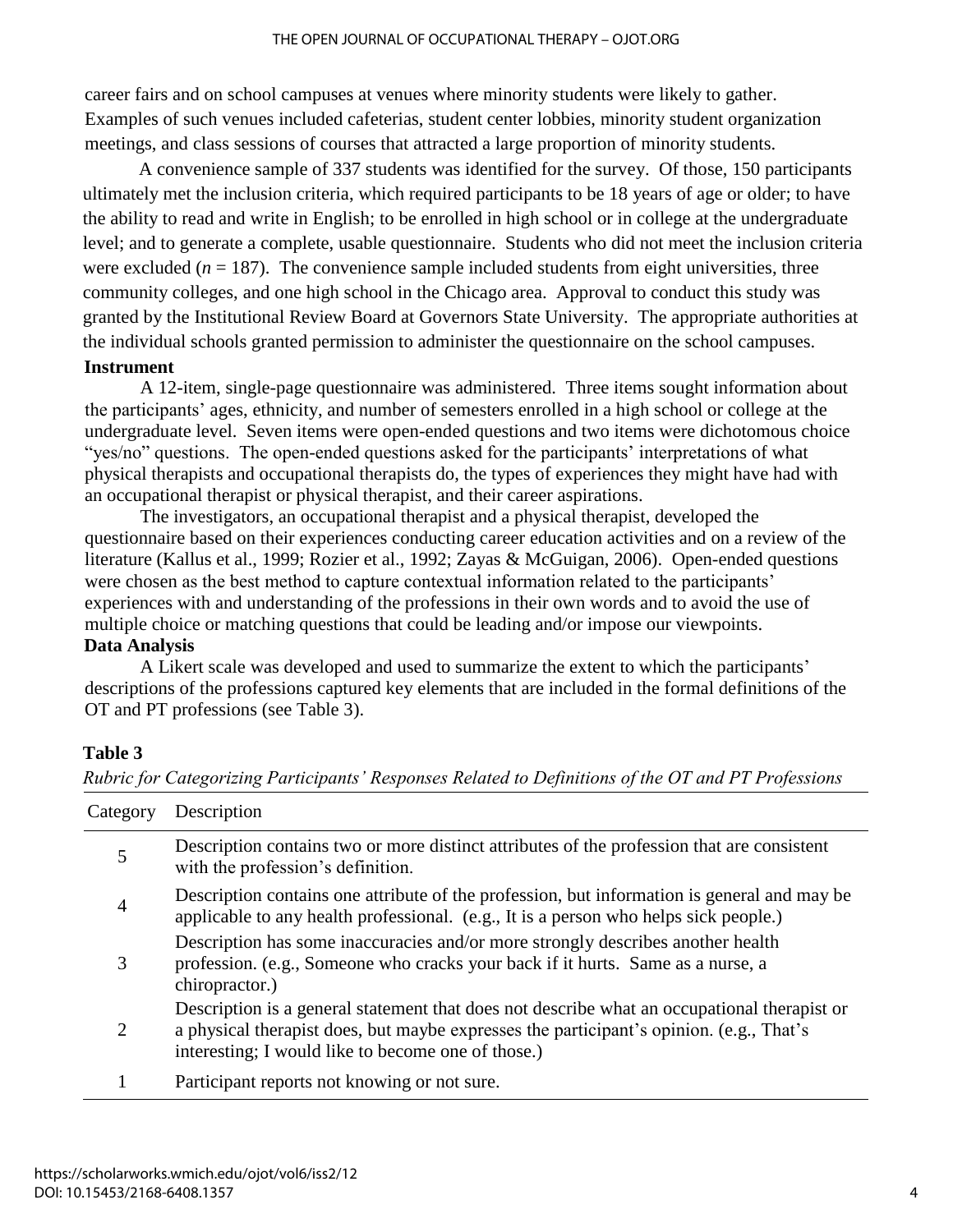As shown in Table 3, using a scale from 1 to 5, the responses provided by the participants were categorized and coded in comparison to the definition for each profession. A score of 5 indicated that the participant described two or more attributes that were distinct and consistent with the definitions listed, and a score of 1 indicated that the participant did not know or provided no response. The reference definitions used were acquired from the APTA (2014) and the AOTA (2011). As shown in Appendix B, the definitions used listed multiple attributes describing the various duties of the profession and the types of clients served.

To ensure consistency in categorizing the participants' responses, we established interrater reliability by independently categorizing a random sample of 10 responses at a time. After three rounds of consistently scoring at 90%-100% consensus, all of the responses to the definitions for each profession were independently categorized. We achieved 90% agreement on the scoring of the OT descriptions and 92% agreement on the scoring of the PT descriptions. Small differences in categorization occurred mainly because of the difficulty of interpreting the participants' grammar or syntax errors. We discussed the statements where there was a variation in categories to reach ultimate consensus on the best-fitting category.

The categorized data were then analyzed using SPSS version 22 (SPSS Inc., Chicago, IL). The SPSS allowed for quantification of the descriptive data collected and analysis of frequencies of demographic variables, level of accuracy of the participants' definitions of the professions, and exploration of the relationships between key variables (see Table 4 for operational definitions of key variables). NVivo qualitative software version 7 was used to input verbatim data from the participants' responses to the open-ended questions about their career interests. The qualitative data were analyzed further by chunking and categorizing identifying themes and nodes about interest and/or a lack of interest in the OT and PT professions.

| Variable                                          | <b>Operational Definition</b>                                                                                                                                                       |
|---------------------------------------------------|-------------------------------------------------------------------------------------------------------------------------------------------------------------------------------------|
| Career Exposure                                   | How the participants learned about the professions of OT and PT,<br>including the description of any personal encounters with an<br>occupational therapist or a physical therapist. |
| Level of Knowledge About<br>OT or PT              | Categorization of the participant's definition of what an<br>occupational therapist or a physical therapist does, based on the<br>categories listed in Table 3.                     |
| Career Interest                                   | Participant's description of whether he/she has an interest in<br>pursuing a career in the profession of OT or PT.                                                                  |
| <b>Underrepresented Minority</b><br>(URM)         | Populations that are traditionally reported as underrepresented in<br>the science, technology, engineering, and math (STEM) careers.                                                |
| Non-Hispanic White and<br>Asian American (NHW-AA) | Populations that are traditionally NOT reported as<br>underrepresented in the science, technology, engineering, and math<br>(STEM) careers.                                         |

#### **Table 4**

| <b>Operational Definitions of Key Variables</b> |  |  |
|-------------------------------------------------|--|--|
|                                                 |  |  |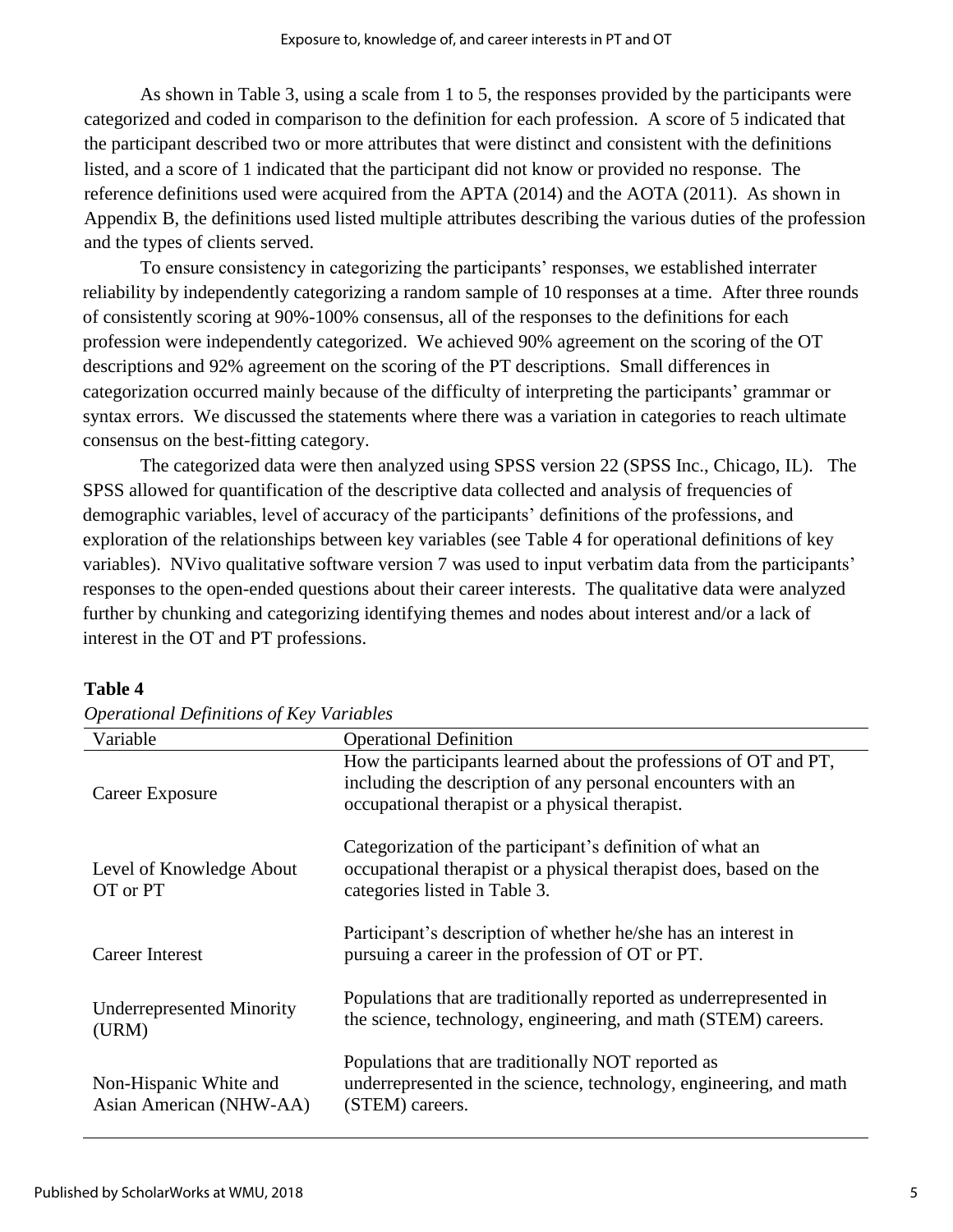As indicated previously, for the purposes of this study the racial and ethnic backgrounds of the participants were categorized into two racial and ethnic groups: (a) those who self-described as having a URM background and (b) those who classified themselves as having a background represented in the current majority population, including non-Hispanic Whites (NHW) and Asian Americans (AA).

#### **Results**

We initially computed descriptive statistics of the demographic data. We then used the Pearson chi-squared test to examine the relationship between category of knowledge and exposure to OT or PT and interest in becoming an occupational therapist or physical therapist. The following results emerged from the analyses.

#### **Subjects**

The study participants ranged in age from 18 to 49 years, with a mean age of 27 years ( $N =$ 150). Of the 143 participants who provided the name of the academic institution they attended, 63% were university students, 30% were community college students, and 7% were high school students. Of the 150 participants, 60% ( $n = 90$ ) were from URM backgrounds, 31% ( $n = 46$ ) were from non-Hispanic White (NHW) and Asian American (AA) backgrounds, and 9% (*n* = 14) classified themselves as "other" or did not provide race or ethnicity. There was a statistically significant difference in age (t  $(128) = 3.41, p < .001$ ) between the URM students (mean = 29 years) and the NHW-AA students  $(\text{mean} = 23 \text{ years}).$ 

#### **Knowledge About the OT and PT Professions**

**Knowledge among URM participants.** Nineteen percent  $(n = 17)$  of the 90 URM participants provided descriptions with two or more distinct attributes of the OT profession, and 17% (*n* = 15) described one general attribute. For the PT profession, 51% (*n* = 46) of the URM participants described two or more distinct attributes that were consistent with the definition of the profession, and 29% ( $n = 26$ ) described one general attribute. Forty-nine percent ( $n = 44$ ) reported that they did not know what the OT profession was or provided no answer, compared to 4% ( $n = 4$ ) who did not know what PT was. Figure 1 shows the URM participants' results for each category of knowledge.



*Figure 1.* URM students' knowledge of OT and PT profession attributes; percentages by category.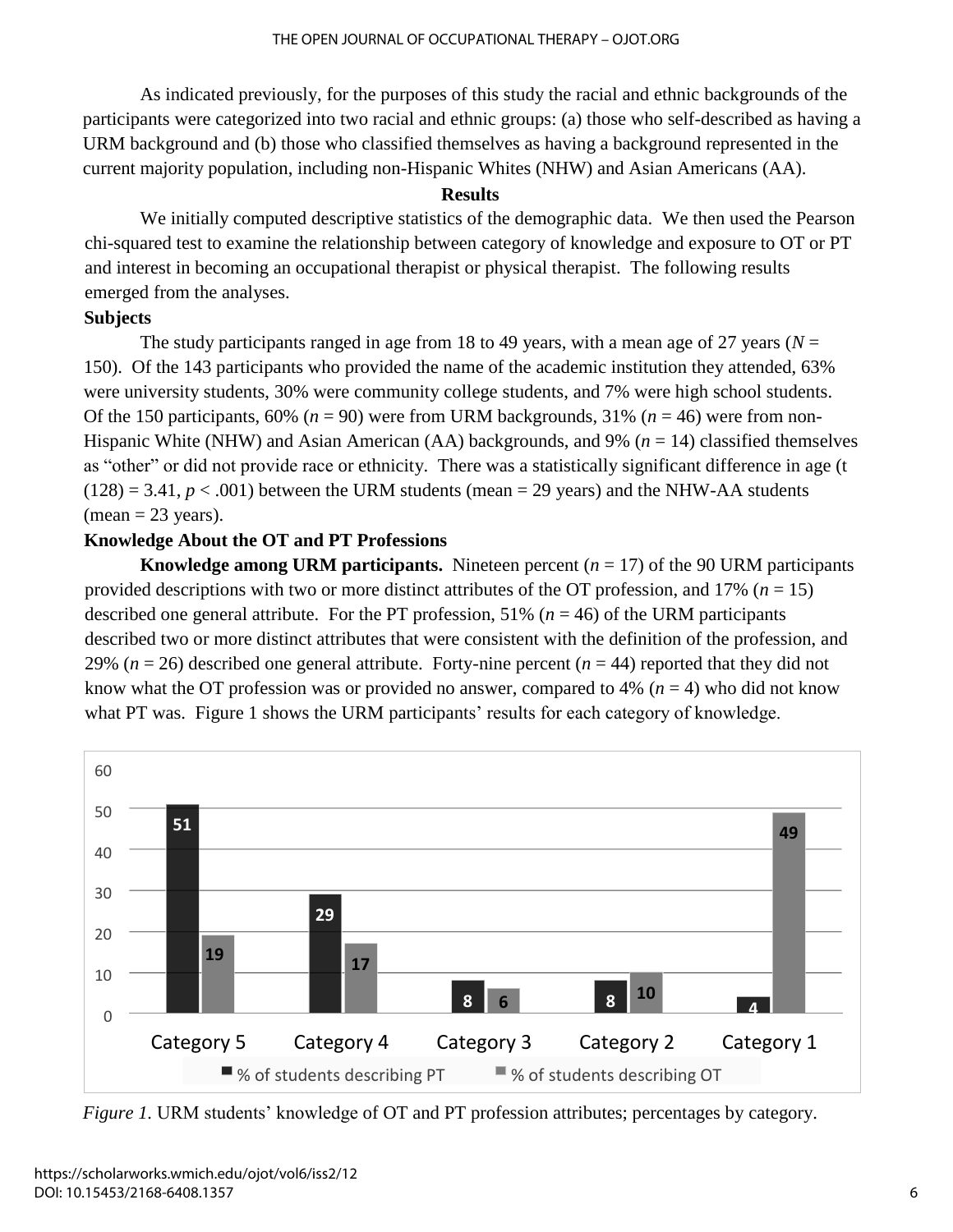**Knowledge among NHW-AA participants.** Twenty-six percent  $(n = 12)$  of the 46 NHW-AA participants provided descriptions with two or more distinct attributes of the OT profession, and 17%  $(n = 8)$  described one general attribute. Forty-eight percent of the NHW-AA participants  $(n = 22)$ described two or more distinct attributes of the PT profession, and 33% (*n* = 15) described one general attribute. Forty-one percent  $(n = 19)$  reported not knowing what OT was or provided no answer; no participants in this group reported not knowing what PT was or gave no response. Figure 2 shows the NHW-AA participants' results for each category of knowledge.



*Figure 2.* NHW-AA students' knowledge of OT and PT profession attributes; percentages by category.

#### **Exposure to and Interest in the OT Profession**

**URM participants.** Eighty percent  $(n = 72)$  of the 90 URM participants reported that they had never met an occupational therapist. For those who had, their exposure occurred at a health care facility  $(n = 9)$ , during a relative's treatment  $(n = 3)$ , or during an information session at school  $(n = 1)$ . When asked if they were interested in becoming an occupational therapist, all of the URM participants who had met an occupational therapist responded "no." The most cited reasons for not wanting to become an occupational therapist were lack of interest in the profession  $(n = 7)$  or that they already had interest in another profession  $(n = 2)$ . The URM participants expressed interest in careers such as business ( $n = 15$ ), nursing ( $n = 9$ ), psychology ( $n = 8$ ), teaching ( $n = 8$ ), information technology ( $n =$ 6), and criminal justice  $(n = 5)$ .

**NHW-AA participants.** Exposure to an occupational therapist was limited among the 46 NHW-AA participants; 38 of them reported never having met an occupational therapist. Those who had met an occupational therapist indicated that this occurred when they were receiving care for themselves or a family member  $(n = 2)$  or during visits to a health care facility  $(n = 1)$ . None of the NHW-AA participants were interested in becoming an occupational therapist. These participants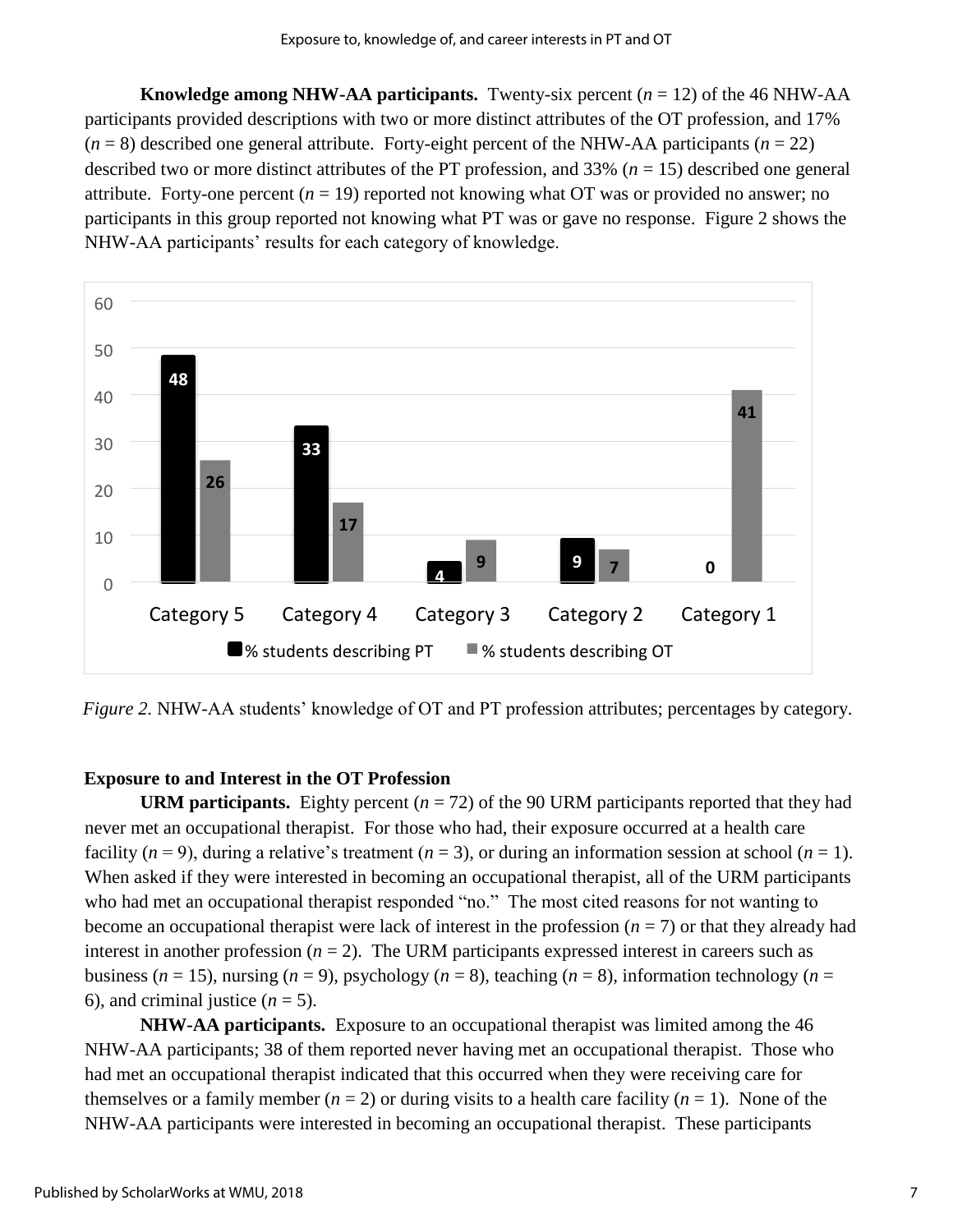reported interest in pursuing careers in teaching  $(n = 13)$ , information technology  $(n = 5)$ , and criminal justice  $(n = 5)$ .

#### **Exposure to and Interest in the PT Profession**

**URM participants.** Fifty-one percent  $(n = 46)$  of the 90 URM participants reported having met a physical therapist; 58% of those indicated they had met that individual when they or a family member received PT. Among those who had met a physical therapist, 46% (*n* = 21) were able to describe two or more distinct attributes of the profession. When asked if they were interested in becoming a physical therapist, 78% ( $n = 70$ ) said "no," 18% ( $n = 16$ ) said "yes," and 4% ( $n = 4$ ) did not answer the question. The reasons most often cited for not wanting to become a physical therapist included no interest in the profession, that they already had interest in another profession, that PT did not match their personality, that the requirements were too much, or that they were too old. There was, however, no statistically significant correlation between having met a physical therapist and knowledge level, between knowledge level and the desire to become a physical therapist, or between having met a physical therapist and the desire to become one  $(p = .05)$ .

**NHW-AA participants.** When asked if they had ever met a physical therapist, 63% of the 46 NHW-AA participants had met one; 75% of those had encountered that person when they or a family member received PT. Other avenues of exposure included a family member or friend who was a physical therapist (13%) and encounters while visiting a health care facility (8%) or through school (4%). Eighty percent of the NHW-AA participants who had met a physical therapist stated that they were not interested in becoming a physical therapist because they already had interest in another profession, the requirements took too much time in school, PT was incompatible with their personality, or they were too old. The relationship between having met a physical therapist and knowledge level, between having met a physical therapist and interest in the profession, or between knowledge level and interest in the profession were not statistically significant  $(p = .05)$ .

#### **Discussion**

This study sought to examine the level of exposure to, knowledge of, and career interest in the OT and PT professions among students from diverse racial and ethnic backgrounds. The results indicated that the students had limited exposure to and knowledge of OT and a lack of interest in pursuing a career in either OT or PT. Similar patterns were found in the type of exposure to, knowledge of, and interest in the OT and PT professions for both the URM and the NHW-AA participants. Both groups of students had limited exposure to and knowledge of OT; 80% of the URM participants and 83% of the NHW-AA participants reported never having had an encounter with an occupational therapist. Forty-nine percent of the URM students and 41% of the NHW-AA students reported that they did not know what an occupational therapist was or provided no response.

Findings for the PT profession revealed that only 4% of the URM participants and none of the NHW-AA participants reported not knowing what a physical therapist was or had no response when asked to describe the profession. The proportion of participants from both groups (51% of the URM students and 48% of the NHW-AA students) who could distinctly describe the PT profession was much larger than the proportion of participants from both groups who could distinctly describe the OT profession (19% of the URM students and 26% of the NHW-AA students).

#### **Occupational Therapy**

The results of this study suggest at least three disparities in exposure related to personal contact with an occupational therapist and knowledge about OT as a career choice. First, the study revealed a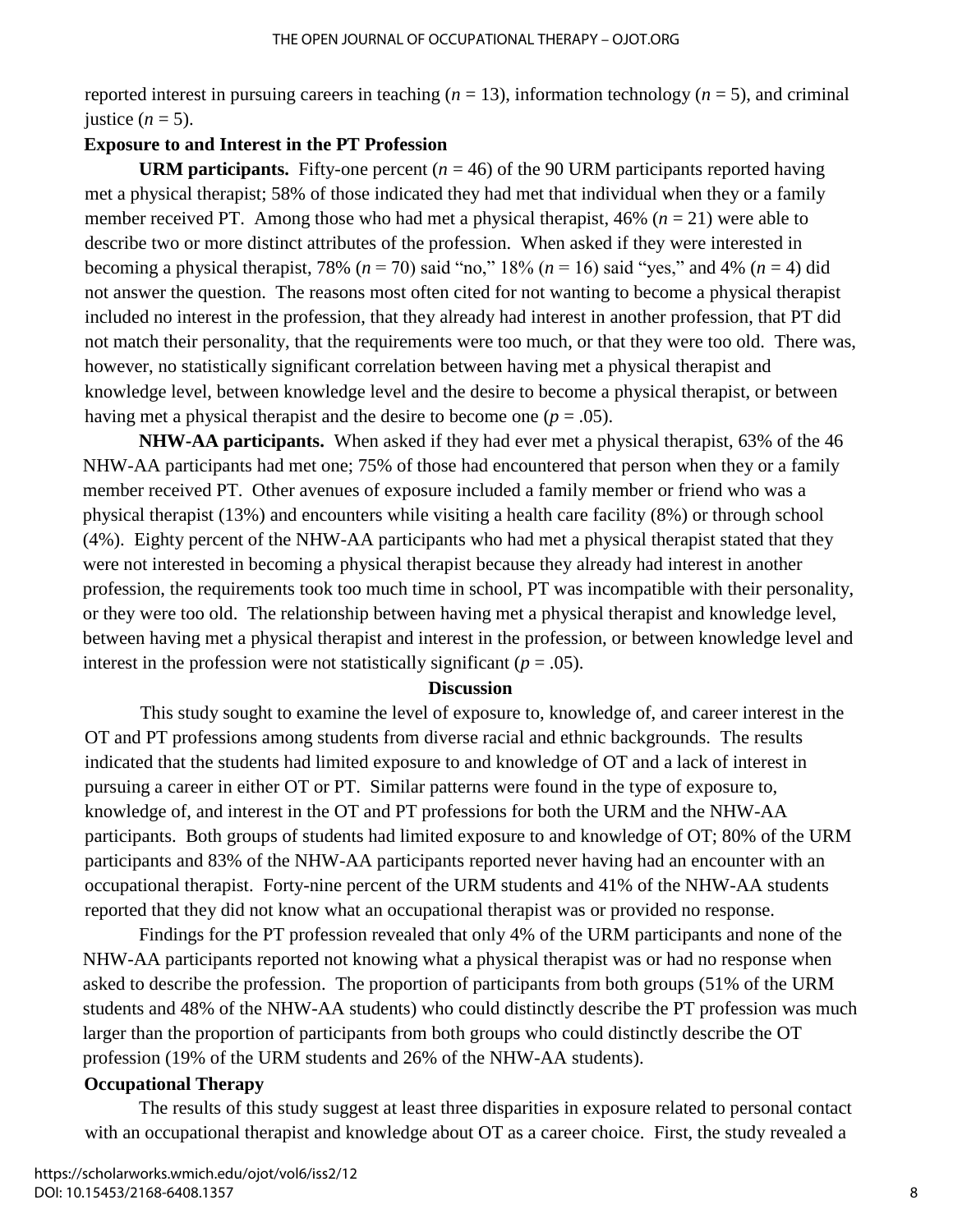lack of exposure to the OT profession, with only 20% of the URM participants and 17% of the NHW-AA participants reporting they had met an occupational therapist. Second, a lack of knowledge about OT was evident, with only 19% of the URM participants and 26% of the NHW-AA participants able to identify two or more distinct attributes of the profession. Third, there was a notable lack of interest in the OT profession. None of the participants expressed interest in an OT career. The lack of meaningful experiences with and accurate knowledge of the profession might contribute, in part, to the lack of desire to pursue an OT career. However, this study was not able to isolate these effects.

These findings further highlight the need for more intentional promotion of OT as a career option. Jacobs (2012) discussed the importance of displaying images, using words, and generating actions that inform the public about what OT is and the value of the profession. She suggested that the profession improve "our visibility and our credibility" (p. 660) by using social media and other marketing tools, such as TV advertisements.

Previous studies have explored the potential for providing exposure to the OT profession to grammar and high school students (Wilkinson & Chard, 2005). Still other studies have inquired about the intrinsic and extrinsic factors that influence students' desires to seek admission to an OT program (Cooperstein & Schwartz, 1992; Rozier et al., 1992). Most agreed that more public exposure to the profession was necessary (Jacobs, 2012; Roman-Oyola et al., 2015) and that federal and state financial funding and resources are needed for students to pursue OT careers. Uncertainty remains about who is responsible for promoting OT as a career: the OT student, the OT practitioner, or the OT manager (Craik & Ross, 2003).

Dr. Carolyn Baum, in her 2004 presidential address, *Building a Professional Tapestry*, identified the need for the OT profession to "promote greater public understanding. . . . heighten the importance of occupational therapy with public and private sector policymakers. . . . [and] recruit the very best to this field" (Baum, 2005, p. 597). The AOTA website has been designed to improve access to information and resources about the profession for interested students, parents, consumers, and counselors, primarily to increase awareness about OT. The website also provides links for accessing educational information about OT careers and employment settings, the profiles of occupational therapists and OT assistants, and demonstrations of diverse role models in the profession (AOTA, 2013, 2017).

#### **Physical Therapy**

When compared to earlier findings by Kallus et al. (1999), this study's findings suggest that students have a better understanding of the PT profession. The Kallus et al. study found that knowledge about PT was lacking among high school students in Texas, and they reported that the public was exposed to and aware of the PT profession but did not necessarily understand specific details. The participants in the current study, however, were predominantly college and university students, with only 7% being high school students. This makes it difficult to compare these results directly.

The APTA (2005) has had a strategic plan for public relations and advertising since 2005. This plan aims to improve awareness of the PT profession among consumers and other professionals. It emphasizes public recognition of physical therapists as movement experts and delivers a consistent message through images and descriptions. This strategic plan specifically targets women between 35 and 70 years of age, as they are considered the key decision makers for family determinations of health care. The APTA also convened a Physical Therapy and Society Summit (PASS) meeting in 2009 where PT leaders and practitioners discussed how the profession could better meet the "current, evolving, and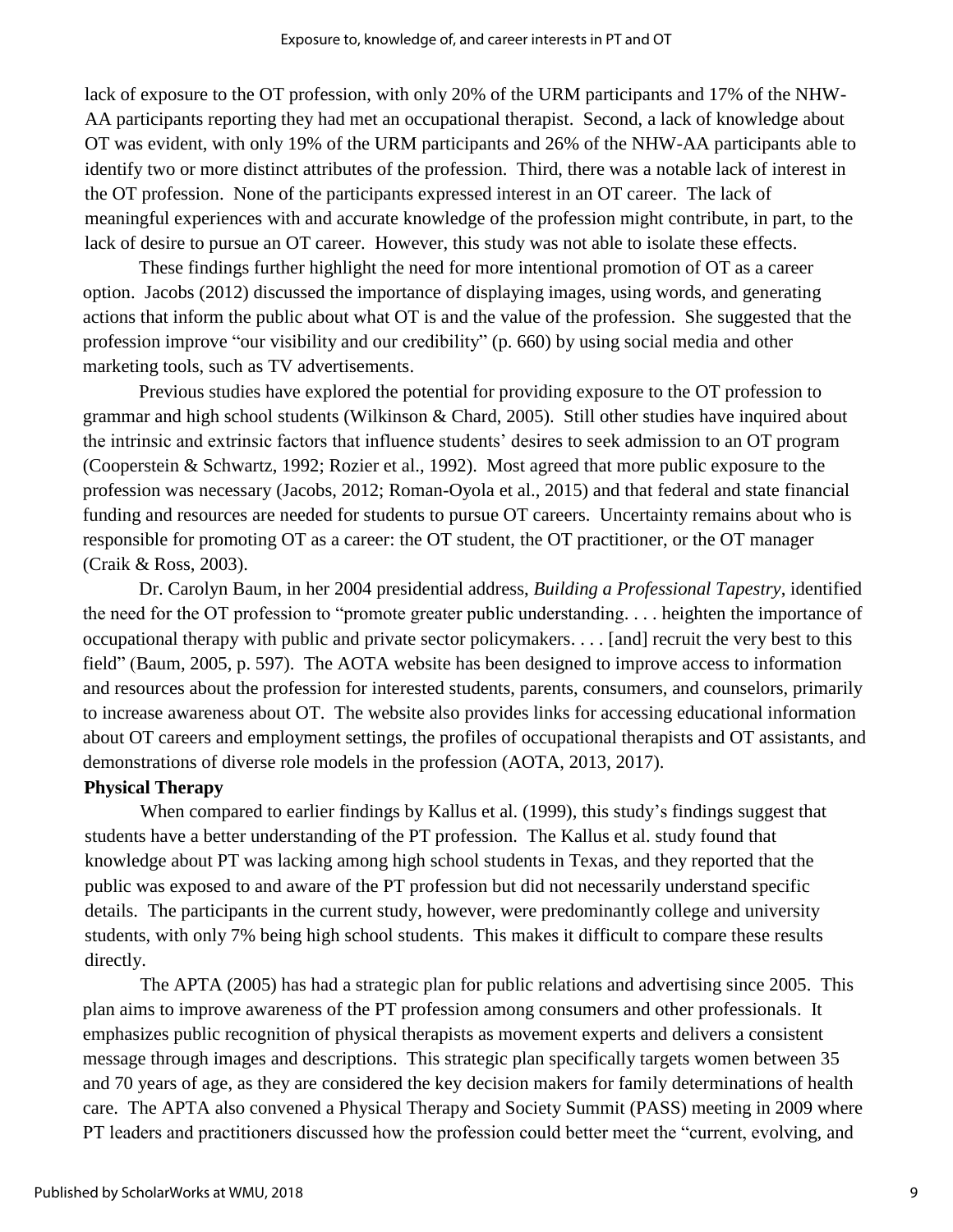future societal health care needs" (as cited in Kigin, Rodgers, & Wolf, 2010, p. 1556). One of the outcomes from this summit meeting was to implement strategies that enhance the PT profession's public identity, including recognition that the various roles of a physical therapist include "prevention, health and wellness" (p. 1561).

The APTA's efforts reflect intentional, focused strategies for promoting the profession to a broader audience and improving its visibility in the health care environment and broader society. Over time, even though these marketing efforts are not specifically intended for career awareness, they may indirectly influence career decisions. For example, individuals may become more familiar with the care delivered by the profession and consider it as a possible career for themselves or for their children. Parents have been reported to play a significant role in career decision-making, especially during the early predisposition stage (Ozlen & Arnaut, 2013; Pool, 2012). Greater involvement of the PT profession in wellness and health promotion also may improve familiarity and possible interest in exploring the profession as a career choice. Finally, the PT profession has been involved in delivering pro bono services to traditionally underserved communities (Palombaro, Dole, & Lattanzi, 2011; Stickler, Grapczynski, & Ritch, 2013), and this also may help expose these communities to the profession.

#### **Career Choices**

The most common form of exposure to the OT and PT professions for both groups of participants in this study was personal contact while (a) receiving OT or PT for themselves, (b) accompanying a family member who was receiving treatment, (c) visiting a health facility, or (d) gathering information from school. These findings are consistent with findings from previous studies that identified personal contact, summer camps, health career courses, and career fairs as sources of career information about the OT and PT professions (Jacobs, 2012; Moore et al., 2003; Roman-Oyola et al., 2015; Zayas & McGuigan, 2006).

Even though the students in this study demonstrated better knowledge about the PT profession than they did about the OT profession, this did not translate into increased interest in the PT profession as a career choice. Many factors have been shown to influence career aspirations, including race and ethnicity; socioeconomic status; gender; the influence of friends, peers, teachers, and parents; and intrinsic personal factors (Griffin, Hutchins, & Meece, 2011; Howard et al., 2011). The interactions between these factors can be complex and dynamic. Moore et al. (2003) found that more similarities than differences existed between URM and NHW-AA students in terms of factors influencing PT as a career choice. Zayas and McGuigan (2006) conducted a study examining how interest in health care careers develops in high school students from underserved communities, including the factors that influence the pursuit of a health care career. They concluded that underserved and disenfranchised community environments posed challenges for furthering health care career interests among youth. They reported that not only are these students less exposed to health professions, but those who are deal with environmental and systemic barriers in their attempts to enter those professions. Howard et al. (2011), in their study examining differences in career aspirations based on race and ethnicity, gender, and socioeconomic status (SES), reported variable effects in the interactions between SES, race and ethnicity, and career aspirations. They recommended that career services be appropriately tailored to address these mediating and moderating effects.

The participants in this study reported that they were most interested in careers in business, nursing, psychology, teaching, and information technology. Only nursing was in the top list when one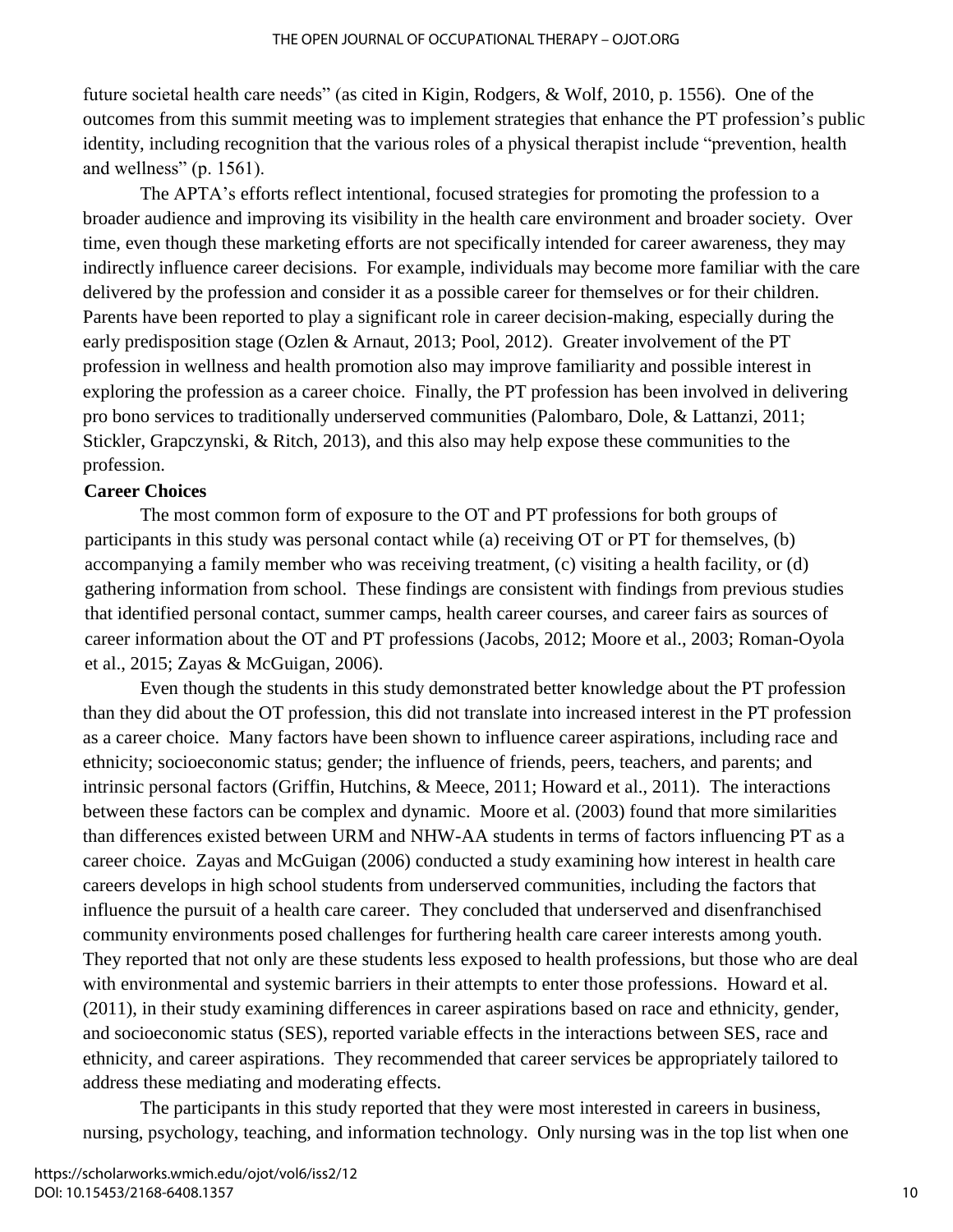considers medical and allied health professions that are commonly associated with OT and PT. This finding may be similar to the findings of Val Palumbo, Rambur, McIntosh, and Naud (2008), who found that of six health professions (medical laboratory science, nursing, pharmacy, PT, radiation technology, and respiratory therapy), nursing was the only profession perceived to have job security. They reported that none of the six health professions they examined were considered ideal, but instead were viewed as less desirable, less prestigious, and not as technologically advanced.

#### **Limitations**

There were some limitations to this study. Data were collected in areas with a significant amount of human traffic, and this may have limited the participants' abilities to think through the questions without distractions. The sample was small, as the study specifically targeted institutions that served greater proportions of URM students; hence, the findings cannot be generalized to all high school and undergraduate college student populations in the United States. Also, there were comparatively few high school students in the study sample (7%), further limiting the generalizability of the results.

This study used a questionnaire with open-ended questions to better capture contextual information related to the participants' experiences and their understanding of the professions. This may, however, have introduced more variations in the interpretations of the questions based on the participants' cultural and socioeconomic backgrounds, and therefore may have biased the results. Future studies may consider incorporating key questions from culturally validated inventories to better isolate these influences.

#### **Conclusion**

Even though the participants in this study demonstrated more knowledge about the PT profession than the OT profession, participants in both the URM group and the NHW-AA group expressed limited to no interest in pursuing either of the two professions as a career. This study provides an important first step in our understanding of the level of exposure to, knowledge of, and career interest in the OT and PT professions among students from diverse ethnic backgrounds. The study also provides valuable information about how the professions may be perceived and the factors that may need to be addressed for more effective recruitment efforts.

Further research is needed to examine the contextual factors that may influence high school and undergraduate college students' perceptions of the OT and PT professions. To meet the growing health care needs of our multicultural society, we need to understand how clinical encounters can be optimized to improve the public's knowledge of and career interest in these professions.

*Prisca M. Collins, PhD, PT, Assistant Professor of Physical Therapy in the School of Allied & Communicative Disorders, College of Health & Human Sciences at Northern Illinois University, DeKalb, IL.*

*Cynthia Carr, DrOT, MS, OTR/L, Associate Professor of Occupational Therapy in the College of Health and Human Services at Governors State University, University Park, IL.*

**References**  American Occupational Therapy Association. (n.d.). *Cultural competency tool kits*. Retrieved from [https://www.aota.org/Practice/Manage/Multicult](https://www.aota.org/Practice/Manage/Multicultural/Cultural-Competency-Tool-Kit.aspx) [ural/Cultural-Competency-Tool-Kit.aspx](https://www.aota.org/Practice/Manage/Multicultural/Cultural-Competency-Tool-Kit.aspx) American Occupational Therapy Association. (2011).

*Definition of occupational therapy practice for* 

*the AOTA model practice act*. Retrieved from [http://www.aota.org/~/media/Corporate/Files/Ad](http://www.aota.org/~/media/Corporate/Files/Advocacy/State/Resources/PracticeAct/Model%20Definition%20of%20OT%20Practice%20%20Adopted%2041411.pdf) [vocacy/State/Resources/PracticeAct/Mo](http://www.aota.org/~/media/Corporate/Files/Advocacy/State/Resources/PracticeAct/Model%20Definition%20of%20OT%20Practice%20%20Adopted%2041411.pdf)  [del%20Definition%20of%20OT%20Practice%2](http://www.aota.org/~/media/Corporate/Files/Advocacy/State/Resources/PracticeAct/Model%20Definition%20of%20OT%20Practice%20%20Adopted%2041411.pdf) [0%20Adopted%2041411.pdf](http://www.aota.org/~/media/Corporate/Files/Advocacy/State/Resources/PracticeAct/Model%20Definition%20of%20OT%20Practice%20%20Adopted%2041411.pdf)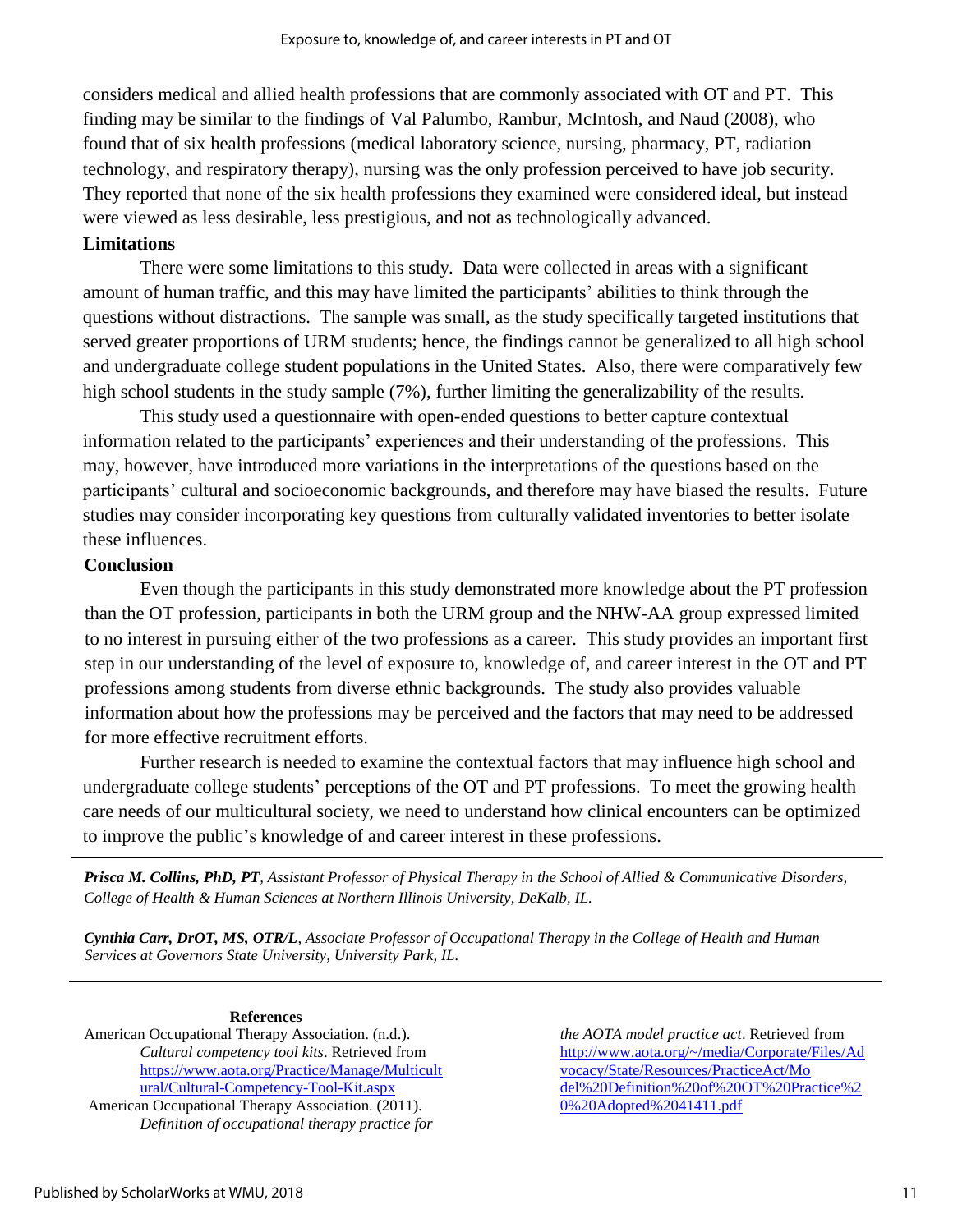- American Occupational Therapy Association. (2013). *Your career in occupational therapy: Workforce trends in occupational therapy*. Retrieved from [http://www.aota.org/~/media/Corporate/Files/Ed](http://www.aota.org/~/media/Corporate/Files/EducationCareers/StuRecruit/Working/Workforce%20Trends%20in%20OT.pdf) [ucationCareers/StuRecruit/Working/Wor](http://www.aota.org/~/media/Corporate/Files/EducationCareers/StuRecruit/Working/Workforce%20Trends%20in%20OT.pdf)  [kforce%20Trends%20in%20OT.pdf](http://www.aota.org/~/media/Corporate/Files/EducationCareers/StuRecruit/Working/Workforce%20Trends%20in%20OT.pdf)
- American Occupational Therapy Association*.* (2017). *Diversity in occupational therapy*. Retrieved from [https://www.aota.org/Education-](https://www.aota.org/Education-Careers/Considering-OT-Career/Diversity.aspx)[Careers/Considering-OT-Career/Diversity.aspx](https://www.aota.org/Education-Careers/Considering-OT-Career/Diversity.aspx)
- American Physical Therapy Association. (n.d.). *Cultural competence in physical therapy.* Retrieved from <http://www.apta.org/CulturalCompetence/>
- American Physical Therapy Association. (2005). *APTA strategic plan for public relations and advertising. 2005-2010*. Retrieved from [http://www.apta.org/uploadedFiles/APTAorg/Ab](http://www.apta.org/uploadedFiles/APTAorg/About_Us/Policies/BOD/Plans/PRandAdvertising.pdf) [out\\_Us/Policies/BOD/Plans/PRandAdvertising.p](http://www.apta.org/uploadedFiles/APTAorg/About_Us/Policies/BOD/Plans/PRandAdvertising.pdf) [df](http://www.apta.org/uploadedFiles/APTAorg/About_Us/Policies/BOD/Plans/PRandAdvertising.pdf)
- American Physical Therapy Association*.* (2014). *Guide to physical therapist practice 3.0.* Retrieved fro[m](http://guidetoptpractice.apta.org/) [http://guidetoptpractice.apta.org](http://guidetoptpractice.apta.org/)
- Association of American Medical Colleges. (2017). *Underrepresentation in medicine definition*. Retrieved from <https://www.aamc.org/initiatives/urm/>
- Barr, D. A., Gonzalez, M. E., & Wanat, S. F. (2008). The leaky pipeline: Factors associated with early decline in interest in premedical studies among underrepresented minority undergraduate students. *Academic Medicine*, *83*(5), 503-11. [https://dx.doi.org/10.1097/ACM.0b013e31816bd](http://dx.doi.org/10.1097/ACM.0b013e31816bda16) [a16](http://dx.doi.org/10.1097/ACM.0b013e31816bda16)
- Baum, C. (2005). Building a professional tapestry. *American Journal of Occupational Therapy*, *59*(5), 592-598.
- Campbell, G., Jr., Denes, R., & Morrison, C., Eds. (2000). *Access denied: Race, ethnicity, and the scientific enterprise.* New York, NY: Oxford University Press.
- Centers for Disease Control and Prevention. (2013). *The state of aging & health in America 2013.*  Retrieved from [https://www.cdc.gov/aging/pdf/state-aging](https://www.cdc.gov/aging/pdf/state-aging-health-in-america-2013.pdf)[health-in-america-2013.pdf](https://www.cdc.gov/aging/pdf/state-aging-health-in-america-2013.pdf)
- Colby, S. L., & Ortman, J. M. (2014). *Projections of the size and composition of the U.S. population: 2014 to 2060.* Retrieved from [http://www.census.gov/content/dam/Census/libra](http://www.census.gov/content/dam/Census/library/publications/2015/demo/p25-1143.pdf) [ry/publications/2015/demo/p25-1143.pdf](http://www.census.gov/content/dam/Census/library/publications/2015/demo/p25-1143.pdf)
- Commission on Accreditation in Physical Therapy Education. (2018). *Aggregate program data.*  Retrieved from [http://www.capteonline.org/AggregateProgramD](http://www.capteonline.org/AggregateProgramData/) [ata/](http://www.capteonline.org/AggregateProgramData/)
- Cooperstein, K. R., & Schwartz, K. B. (1992). Reasons for choosing occupational therapy as a profession: Implications for recruitment. *American Journal of Occupational Therapy*,

*46*(6), 534-539.

<http://doi.org/10.5014/ajot.46.6.534>

- Craik, C., & Ross, F. (2003). Promotion of occupational therapy as a career: A survey of occupational therapy managers. *The British Journal of Occupational Therapy*, *66*(2), 78-81. [https://doi.org/10.1177/030802260306600206](http://doi.org/10.1177/030802260306600206)
- Dissanayaka, T. D., & Banneheka, S. (2014). Awareness in physiotherapy among high school students. *International Journal of Scientific and Research Publications*, *4*(7), 1-5. Retrieved from [http://www.ijsrp.org/research-paper-0714/ijsrp](http://www.ijsrp.org/research-paper-0714/ijsrp-p3123.pdf)[p3123.pdf](http://www.ijsrp.org/research-paper-0714/ijsrp-p3123.pdf)
- Ernst, G., Belrose, A., Eckhardt, J., Hild, W., & Rodriguez, L. (2014). Does a participant's perceived self-efficacy of healthcare professions improve following a week-long informational camp for high school students? *Journal of Allied Health*, *43*(3), 157-161. Retrieved from <http://www.asahp.org/journal-of-allied-health/>
- Fisher, J. A., & Kalbaugh, C. A. (2011). Challenging assumptions about minority participation in U.S. clinical research. *American Journal of Public Health*, *101*(12), 2217-2222. [https://doi.org/10.2105/AJPH.2011.300279](http://doi.org/10.2105/AJPH.2011.300279)
- Griffin, D., Hutchins, B. C., & Meece, J. L. (2011). Where do rural high school students go to find information about their futures? *Journal of Counseling and Development*, *89*(2), 172-181. [https://doi.org/10.1002/j.1556-](http://doi.org/10.1002/j.1556-6678.2011.tb00075.x) [6678.2011.tb00075.x](http://doi.org/10.1002/j.1556-6678.2011.tb00075.x)
- Grumbach, K., & Mendoza, R. (2008). Disparities in human resources: Addressing the lack of diversity in the health professions. *Health Affairs*, *27*(2), 413-422. [https://doi.org/10.1377/hlthaff.27.2.413](http://doi.org/10.1377/hlthaff.27.2.413)
- Guerrero, A. D., Holmes, F. J., Inkelas, M., Perez, V. H., Verdugo, B., & Kuo, A. A. (2015). Evaluation of the pathways for students into health professions: The training of under-represented minority students to pursue maternal and child health professions. *Maternal and Child Health Journal*, *19*(2), 265-270.

[https://doi.org/10.1007/s10995-014-1620-y](http://doi.org/10.1007/s10995-014-1620-y)

Harvison, N. (2015). Academic programs annual data report: Academic year 2014-2015. *The American Occupational Therapy Association*. Retrieved from

[http://www.aota.org/~/media/Corporate/Files/Ed](http://www.aota.org/~/media/Corporate/Files/EducationCareers/Educators/2014-2015-Annual-Data-Report.pdf) [ucationCareers/Educators/2014-2015-Annual-](http://www.aota.org/~/media/Corporate/Files/EducationCareers/Educators/2014-2015-Annual-Data-Report.pdf)[Data-Report.pdf](http://www.aota.org/~/media/Corporate/Files/EducationCareers/Educators/2014-2015-Annual-Data-Report.pdf)

Hawkins, S., Hertweck, M., Salls, J., Laird, J., & Goreczny, A. J. (2012). Assessing knowledge acquisition of students: Impact of introduction to the health professions course. *The Internet Journal of Allied Health Sciences and Practice*, *10*(1), Article 8. <http://nsuworks.nova.edu/ijahsp/vol10/iss1/8/>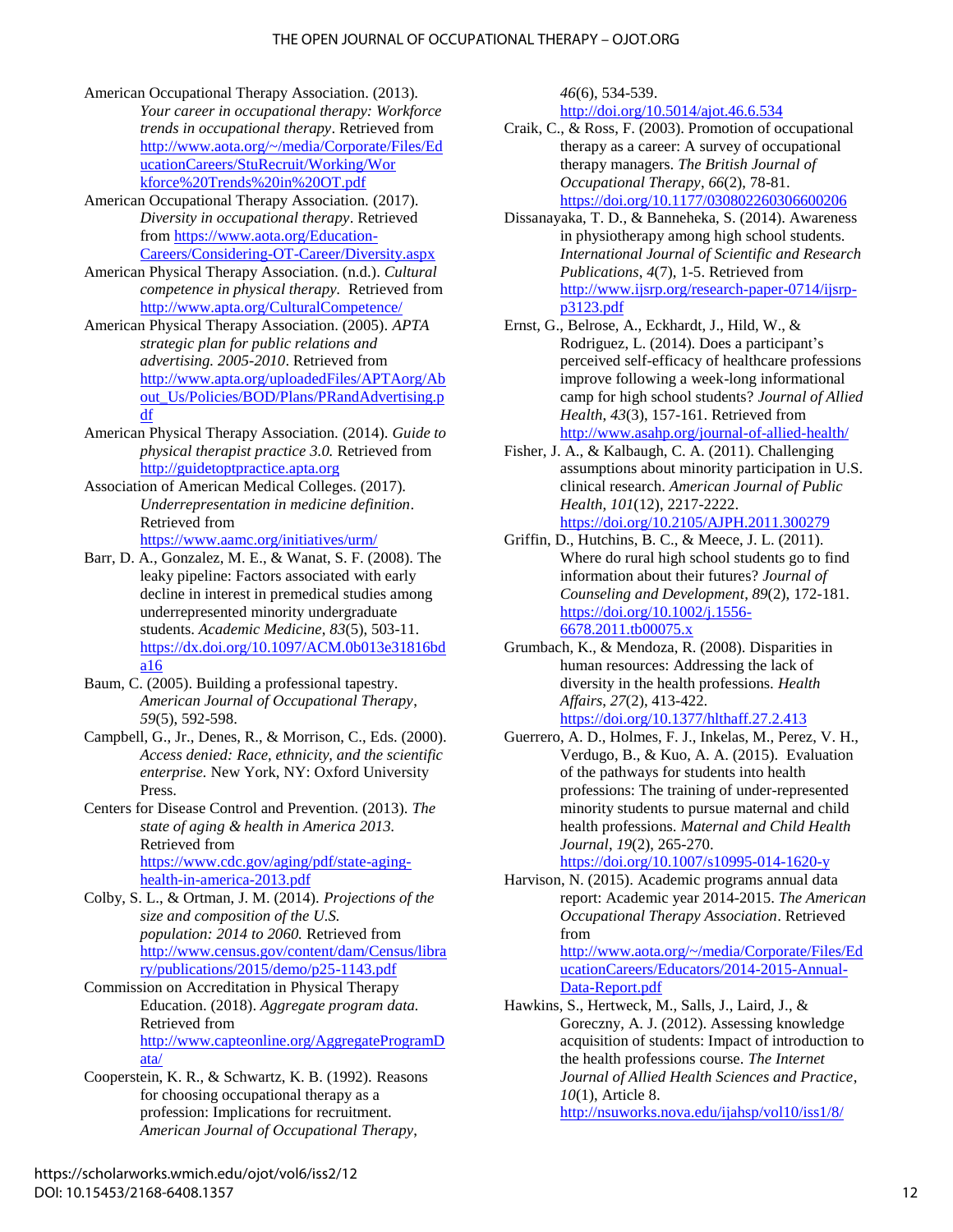- Howard, K. A., Carlstrom, A. H., Katz, A. D., Chew, A. Y., Ray, G. C., Laine, L., & Caulum, D. (2011). Career aspirations of youth: Untangling race/ethnicity, SES, and gender. *Journal of Vocational Behavior*, *79*(1), 98-109. [https://doi.org/10.1016/j.jvb.2010.12.002](http://doi.org/10.1016/j.jvb.2010.12.002)
- Jacobs, K. (2012). PromOTing occupational therapy: Words, images, and actions. Eleanor Clarke Slagle Lecture. *American Journal of Occupational Therapy*, *66*(6), 652-671. <https://dx.doi.org/10.5014/ajot.2012.666001>
- Kallus, K., Noble, D., Bezner, J., & Keely, G. (1999). An assessment of high-school students' knowledge of physical therapy and the factors that influence their knowledge. *Journal of Physical Therapy Education*, *13*(1), 4-11. [https://doi.org/10.1097/00001416-199901000-](https://doi.org/10.1097/00001416-199901000-00003) [00003](https://doi.org/10.1097/00001416-199901000-00003)
- Kigin, C. M., Rodgers, M. M., & Wolf, S. L. (2010). The physical therapy and society summit (PASS) meeting: Observations and opportunities. *Physical Therapy*, *90*(11), 1555-1567. [https://doi.org/10.2522/ptj.20100138](http://doi.org/10.2522/ptj.20100138)
- Kumar, D., Schlundt, D. G., & Wallston, K. A. (2009). Patient-physician race concordance and its relationship to perceived health outcomes. *Ethnicity & Disease*, *19*(3), 345-351. <https://www.ncbi.nlm.nih.gov/pubmed/19769019>
- Lin, V., Zhang, X., & Dixon, P. (2015). Occupational therapy workforce in the United States: Forecasting nationwide shortages. *PM&R*, *7*(9), 946-954.

<http://dx.doi.org/10.1016/j.pmrj.2015.02.012>

Louie, G. H., & Ward, M. M. (2011). Socioeconomic and ethnic differences in disease burden and disparities in physical function in older adults. *American Journal of Public Health*, *101*(7), 1322-1329.

[https://doi.org/10.2105/AJPH.2010.199455](http://doi.org/10.2105/AJPH.2010.199455)

Moore, V., Beilman, L., Rajan, S., Dandrea, J., Nicolosi, J., Shepard, K., & Nixon-Cave, K. (2003). Comparison of recruitment, selection, and retention factors: Students from underrepresented and predominantly represented backgrounds seeking careers in physical therapy. *Journal of Physical Therapy Education*, *17*(2), 56-66.

[https://doi.org/10.1097/00001416-200307000-](https://doi.org/10.1097/00001416-200307000-00009) [00009](https://doi.org/10.1097/00001416-200307000-00009)

- National Academies of Sciences, Engineering, and Medicine. (2011). *Expanding underrepresented minority participation.* Retrieved fro[m](https://grants.nih.gov/training/minority_participation.pdf) [https://grants.nih.gov/training/minority\\_participa](https://grants.nih.gov/training/minority_participation.pdf) [tion.pdf.](https://grants.nih.gov/training/minority_participation.pdf)
- Ozlen, M. K., & Arnaut, D. (2013). Career decisions of university students*. Journal of Community Positive Practices*, *13*(2), 92-107. Retrieved from<http://jppc.ro/?lang=en&page=current>
- Palombaro, K. M., Dole, R. L., & Lattanzi, J. B. (2011). A case report of a student-led pro bono clinic: A proposed model for meeting student and community needs in a sustainable manner. *Physical Therapy*, *91*(11), 1627-1635. [https://doi.org/10.2522/ptj.20100437](http://doi.org/10.2522/ptj.20100437)
- Park, S. (2015). Effects of discipline-based career course on nursing students' career search self- efficacy, career preparation behavior, and perceptions of career barriers. *Asian Nursing Research*, *9*(3), 259-264.

<https://doi.org/10.1016/j.anr.2015.06.003> Pool, L. (2012). How culture influences choosing nursing

- as a career. *Whitireia Nursing Journal*, *19*, 27- 42.
- Puckree, T., Harinarain, R. B., Ramdath, P. B., Singh, R. B., & Ras, J. B. (2011). Knowledge, perceptions and attitudes of final year medical, occupational therapy and sports science students regarding physiotherapy, in KwaZulu natal. *SA Journal of Physiotherapy*, *67*(3), 19-26. [https://dx.doi.org/](https://dx.doi.org/%2010.4102/sajp.v67i3.50)  [10.4102/sajp.v67i3.50](https://dx.doi.org/%2010.4102/sajp.v67i3.50)
- Roman-Oyola, R., Baez-Carrasquillo, N., & Vazquez-Acevedo, N. (2015). Youths' career decisions. An opportunity to increase occupational therapy's future workforce. *OT Practice*, *20*(19), 18-20.
- Rozier, C. K., Gilkeson, G. E., & Hamilton, B. L. (1992). Why students choose occupational therapy as a career. *American Journal of Occupational Therapy*, *46*(7), 626-632. <https://doi.org/10.5014/ajot.46.7.626>
- Smith, S. G., Nsiah-Kumi, P. A., Jones, P. R., & Pamies, R. J. (2009). Pipeline programs in the health professions, part 1: Preserving diversity and reducing health disparities. *Journal of the National Medical Association*, *101*(9), 836- 840*.*

[https://doi.org/10.1016/S0027-9684\(15\)31030-](https://doi.org/10.1016/S0027-9684(15)31030-0)  $\Omega$ 

- Stickler, L., Grapczynski, C., & Ritch, J. (2013). Student perceptions of outcomes from participation in physical therapy pro bono clinics a qualitative study. *Journal of Allied Health*, *42*(1), 46-55. [https://www.medscape.com/medline/abstract/234](https://www.medscape.com/medline/abstract/23471285) [71285](https://www.medscape.com/medline/abstract/23471285)
- Street, R. L., Jr., O'Malley, K. J., Cooper, L.A., & Haidet, P. (2008). Understanding concordance in patientphysician relationships: Personal and ethnic dimensions of shared identity. *Annals of Family Medicine*, *6*(3), 198-205. <https://doi.org/10.1370/afm.821>
- U.S. Department of Health and Human Services, Health Resources and Services Administration. (n.d.). *Health workforce projections: Occupational therapy and physical therapy*. Retrieved from [http://bhw.hrsa.gov/sites/default/files/bhw/nchwa](http://bhw.hrsa.gov/sites/default/files/bhw/nchwa/projections/occupationalphysicaltherapy.pdf) [/projections/occupationalphysicaltherapy.pdf](http://bhw.hrsa.gov/sites/default/files/bhw/nchwa/projections/occupationalphysicaltherapy.pdf)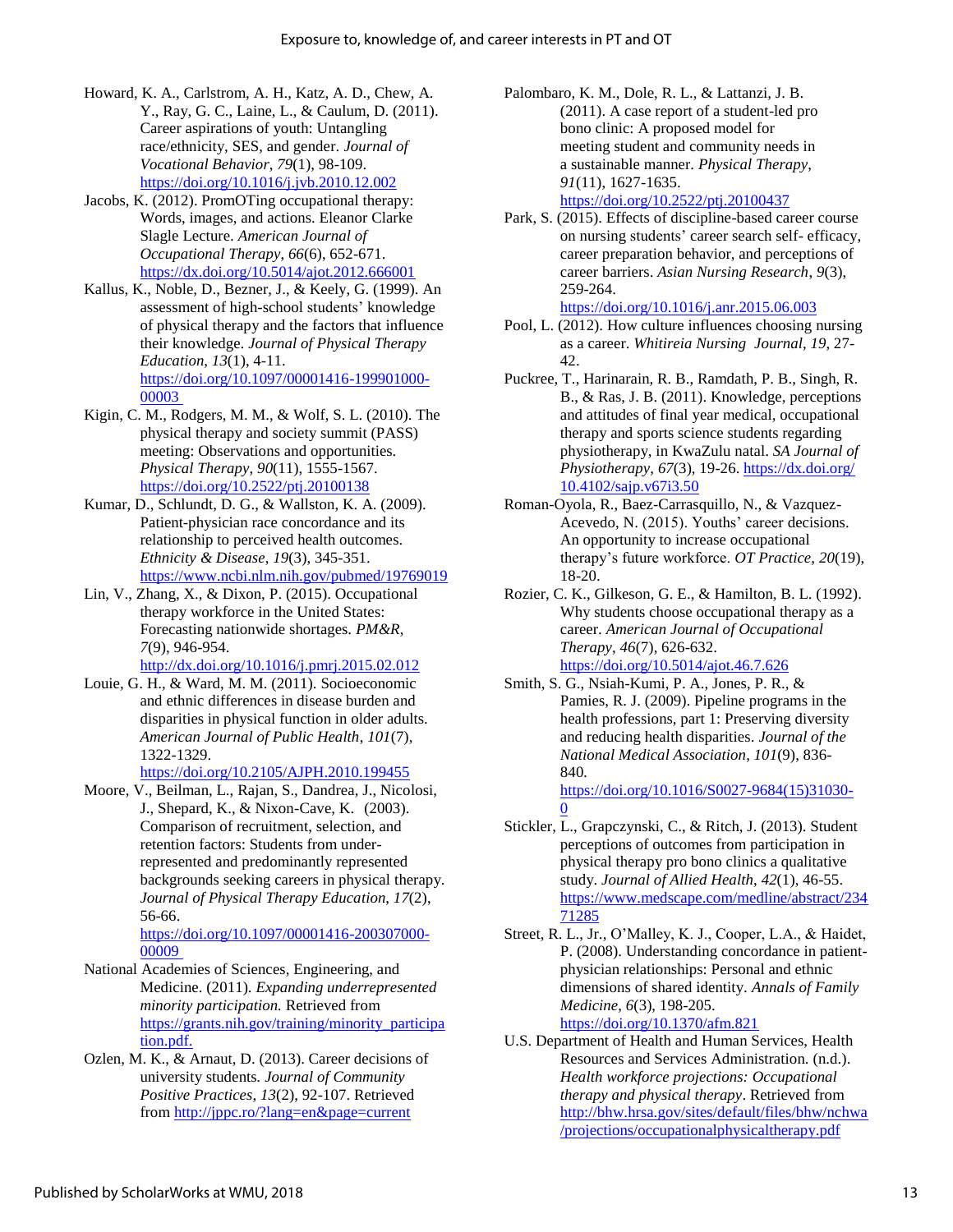- U.S. Department of Labor, Bureau of Labor Statistics. (2017). *Employed persons by detailed occupation, sex, race, and Hispanic or Latino ethnicity.* Retrieved from <https://www.bls.gov/cps/cpsaat11.pdf>
- U.S. Department of Labor, Bureau of Labor Statistics. (2018a). *Occupational outlook handbook: Occupational therapists*. Retrieved from [http://www.bls.gov/ooh/healthcare/occupational](http://www.bls.gov/ooh/healthcare/occupational-therapists.htm)[therapists.htm](http://www.bls.gov/ooh/healthcare/occupational-therapists.htm)
- U.S. Department of Labor, Bureau of Labor Statistics. (2018b). *Occupational outlook handbook: Physical therapists*. Retrieved from [http://www.bls.gov/ooh/healthcare/physical](http://www.bls.gov/ooh/healthcare/physical-therapists.htm)[therapists.htm](http://www.bls.gov/ooh/healthcare/physical-therapists.htm)
- U.S. News & World Report. (2016). *Best health care jobs.* Retrieved from [http://money.usnews.com/careers/best](http://money.usnews.com/careers/best-jobs/rankings/best-healthcare-jobs)[jobs/rankings/best-healthcare-jobs](http://money.usnews.com/careers/best-jobs/rankings/best-healthcare-jobs)
- Val Palumbo, M., Rambur, B., McIntosh, B., & Naud, S. (2008). Perceptions of an ideal career versus perceptions of six health careers. *Journal of Allied Health*, *37*(1), 8-14.
- Wayne, S. J., Kalishman, S., Jerabek, R. N., Timm, C., & Cosgrove, E. (2010). Early predictors of physicians' practice in medically underserved communities: A 12-year follow-up study of university of New Mexico School of Medicine graduates. *Academic Medicine*, *85*(10), S13-S16. <https://doi.org/10.1097/ACM.0b013e3181ed1bee>
- Wilkinson, J., & Chard, G. (2005). Images of occupational therapy among secondary schoolchildren. *British Journal of Occupational Therapy*, *68*(3), 135-139. <https://doi.org/10.1177/030802260506800307>
- Zayas, L. E., & McGuigan, D. (2006). Experiences promoting healthcare career interest among highschool students from underserved communities. *Journal of the National Medical Association*, *98*(9), 15-23. [https://www.ncbi.nlm.nih.gov/pmc/articles/PMC](https://www.ncbi.nlm.nih.gov/pmc/articles/PMC2569708/)

[2569708/](https://www.ncbi.nlm.nih.gov/pmc/articles/PMC2569708/) Zimbelman, J. L., Juraschek, S. P., Zhang, X., & Lin, V. W. (2010). Physical therapy workforce in the United States: Forecasting nationwide shortages. *PM&R*, *2*(11), 1021-1029. [https://doi.org/10.1016/j.pmrj.2010.06.015](https://doi.org/10.1016/j.pmrj.2010.06.015 )

https://scholarworks.wmich.edu/ojot/vol6/iss2/12 DOI: 10.15453/2168-6408.1357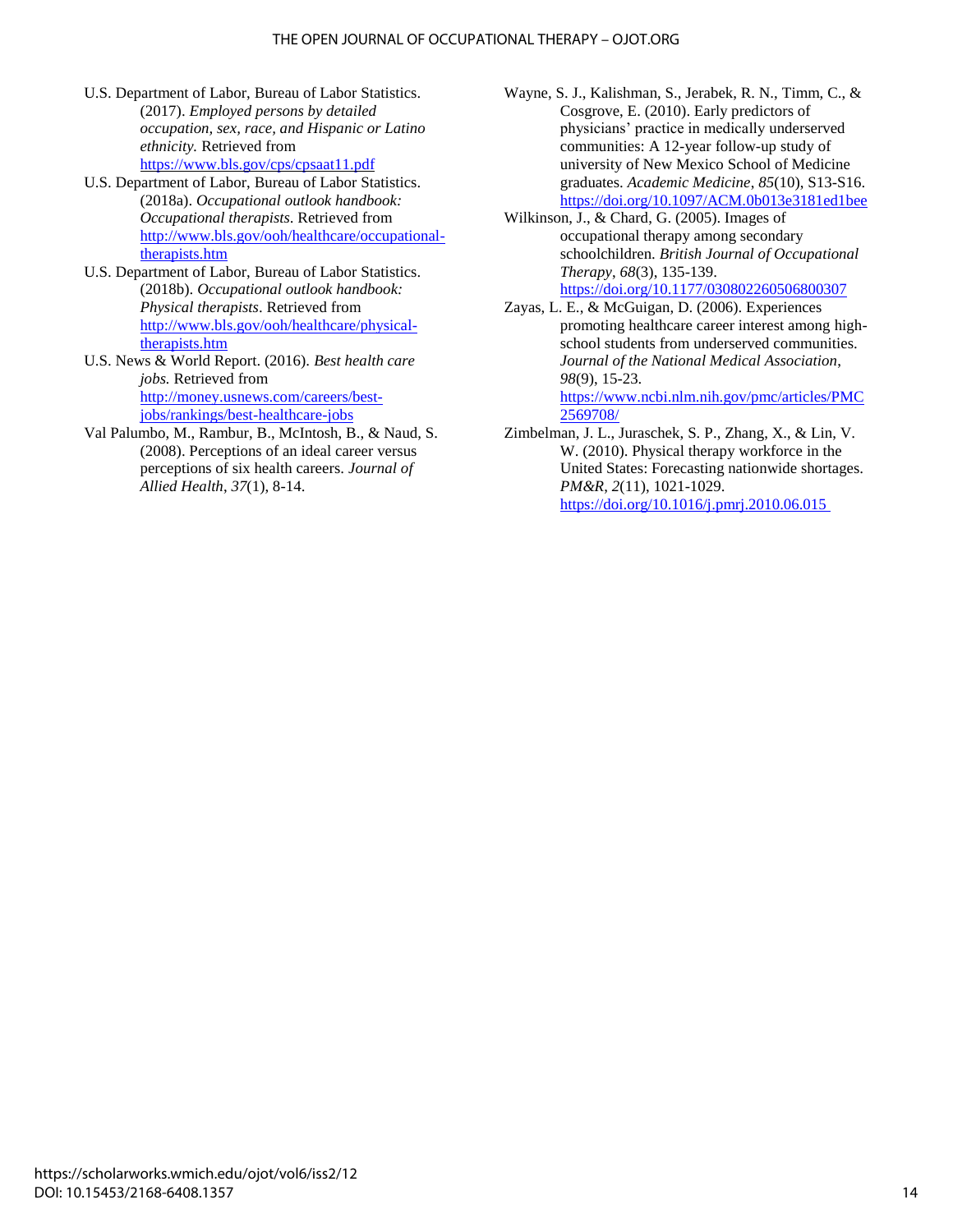#### Appendix A

#### **Examining Awareness about PT and OT**

#### **A Survey**

\_\_\_\_\_\_\_\_\_\_\_\_\_\_\_\_\_\_\_\_\_\_\_\_\_\_\_\_\_\_\_\_\_\_\_\_\_\_\_\_\_\_\_\_\_\_\_\_\_\_\_\_\_\_\_\_\_\_\_\_\_\_\_\_\_\_\_\_\_\_\_\_ \_\_\_\_\_\_\_\_\_\_\_\_\_\_\_\_\_\_\_\_\_\_\_\_\_\_\_\_\_\_\_\_\_\_\_\_\_\_\_\_\_\_\_\_\_\_\_\_\_\_\_\_\_\_\_\_\_\_\_\_\_\_\_\_\_\_\_\_\_\_\_\_ \_\_\_\_\_\_\_\_\_\_\_\_\_\_\_\_\_\_\_\_\_\_\_\_\_\_\_\_\_\_\_\_\_\_\_\_\_\_\_\_\_\_\_\_\_\_\_\_\_\_\_\_\_\_\_\_\_\_\_\_\_\_\_\_\_\_\_\_\_\_\_\_

\_\_\_\_\_\_\_\_\_\_\_\_\_\_\_\_\_\_\_\_\_\_\_\_\_\_\_\_\_\_\_\_\_\_\_\_\_\_\_\_\_\_\_\_\_\_\_\_\_\_\_\_\_\_\_\_\_\_\_\_\_\_\_\_\_\_\_\_\_\_\_\_ \_\_\_\_\_\_\_\_\_\_\_\_\_\_\_\_\_\_\_\_\_\_\_\_\_\_\_\_\_\_\_\_\_\_\_\_\_\_\_\_\_\_\_\_\_\_\_\_\_\_\_\_\_\_\_\_\_\_\_\_\_\_\_\_\_\_\_\_\_\_\_\_ \_\_\_\_\_\_\_\_\_\_\_\_\_\_\_\_\_\_\_\_\_\_\_\_\_\_\_\_\_\_\_\_\_\_\_\_\_\_\_\_\_\_\_\_\_\_\_\_\_\_\_\_\_\_\_\_\_\_\_\_\_\_\_\_\_\_\_\_\_\_\_\_

\_\_\_\_\_\_\_\_\_\_\_\_\_\_\_\_\_\_\_\_\_\_\_\_\_\_\_\_\_\_\_\_\_\_\_\_\_\_\_\_\_\_\_\_\_\_\_\_\_\_\_\_\_\_\_\_\_\_\_\_\_\_\_\_\_\_\_\_\_\_\_\_ \_\_\_\_\_\_\_\_\_\_\_\_\_\_\_\_\_\_\_\_\_\_\_\_\_\_\_\_\_\_\_\_\_\_\_\_\_\_\_\_\_\_\_\_\_\_\_\_\_\_\_\_\_\_\_\_\_\_\_\_\_\_\_\_\_\_\_\_\_\_\_\_ \_\_\_\_\_\_\_\_\_\_\_\_\_\_\_\_\_\_\_\_\_\_\_\_\_\_\_\_\_\_\_\_\_\_\_\_\_\_\_\_\_\_\_\_\_\_\_\_\_\_\_\_\_\_\_\_\_\_\_\_\_\_\_\_\_\_\_\_\_\_\_\_

*Please answer all the questions to the best of your knowledge.* 

Survey #: Age: Ethnicity: # of semesters taken in college:

- 1. When someone says "I am a Physical Therapist," what does that mean to you?
- 2. When someone says "I am an Occupational Therapist," what does that mean to you?
- 3. Have you ever met or interacted with a Physical Therapist? \_\_\_\_ Yes \_\_\_\_ No
- 4. If yes, under what circumstances did you meet or interact with a Physical Therapist?
- 5. Have you ever met or interacted with an Occupational Therapist? \_\_\_\_ Yes \_\_\_\_ No
- 6. If yes, under what circumstances did you meet or interact with an Occupational Therapist?

\_\_\_\_\_\_\_\_\_\_\_\_\_\_\_\_\_\_\_\_\_\_\_\_\_\_\_\_\_\_\_\_\_\_\_\_\_\_\_\_\_\_\_\_\_\_\_\_\_\_\_\_\_\_\_\_\_\_\_\_\_\_\_\_\_\_\_\_\_\_\_\_ \_\_\_\_\_\_\_\_\_\_\_\_\_\_\_\_\_\_\_\_\_\_\_\_\_\_\_\_\_\_\_\_\_\_\_\_\_\_\_\_\_\_\_\_\_\_\_\_\_\_\_\_\_\_\_\_\_\_\_\_\_\_\_\_\_\_\_\_\_\_\_\_ \_\_\_\_\_\_\_\_\_\_\_\_\_\_\_\_\_\_\_\_\_\_\_\_\_\_\_\_\_\_\_\_\_\_\_\_\_\_\_\_\_\_\_\_\_\_\_\_\_\_\_\_\_\_\_\_\_\_\_\_\_\_\_\_\_\_\_\_\_\_\_\_

\_\_\_\_\_\_\_\_\_\_\_\_\_\_\_\_\_\_\_\_\_\_\_\_\_\_\_\_\_\_\_\_\_\_\_\_\_\_\_\_\_\_\_\_\_\_\_\_\_\_\_\_\_\_\_\_\_\_\_\_\_\_\_\_\_\_\_\_\_\_\_\_ \_\_\_\_\_\_\_\_\_\_\_\_\_\_\_\_\_\_\_\_\_\_\_\_\_\_\_\_\_\_\_\_\_\_\_\_\_\_\_\_\_\_\_\_\_\_\_\_\_\_\_\_\_\_\_\_\_\_\_\_\_\_\_\_\_\_\_\_\_\_\_\_

\_\_\_\_\_\_\_\_\_\_\_\_\_\_\_\_\_\_\_\_\_\_\_\_\_\_\_\_\_\_\_\_\_\_\_\_\_\_\_\_\_\_\_\_\_\_\_\_\_\_\_\_\_\_\_\_\_\_\_\_\_\_\_\_\_\_\_\_\_\_\_\_

- 7. Can you imagine yourself working as a Physical Therapist? Why or why not?
- 8. Can you imagine yourself working as an Occupational Therapist? Why or why not?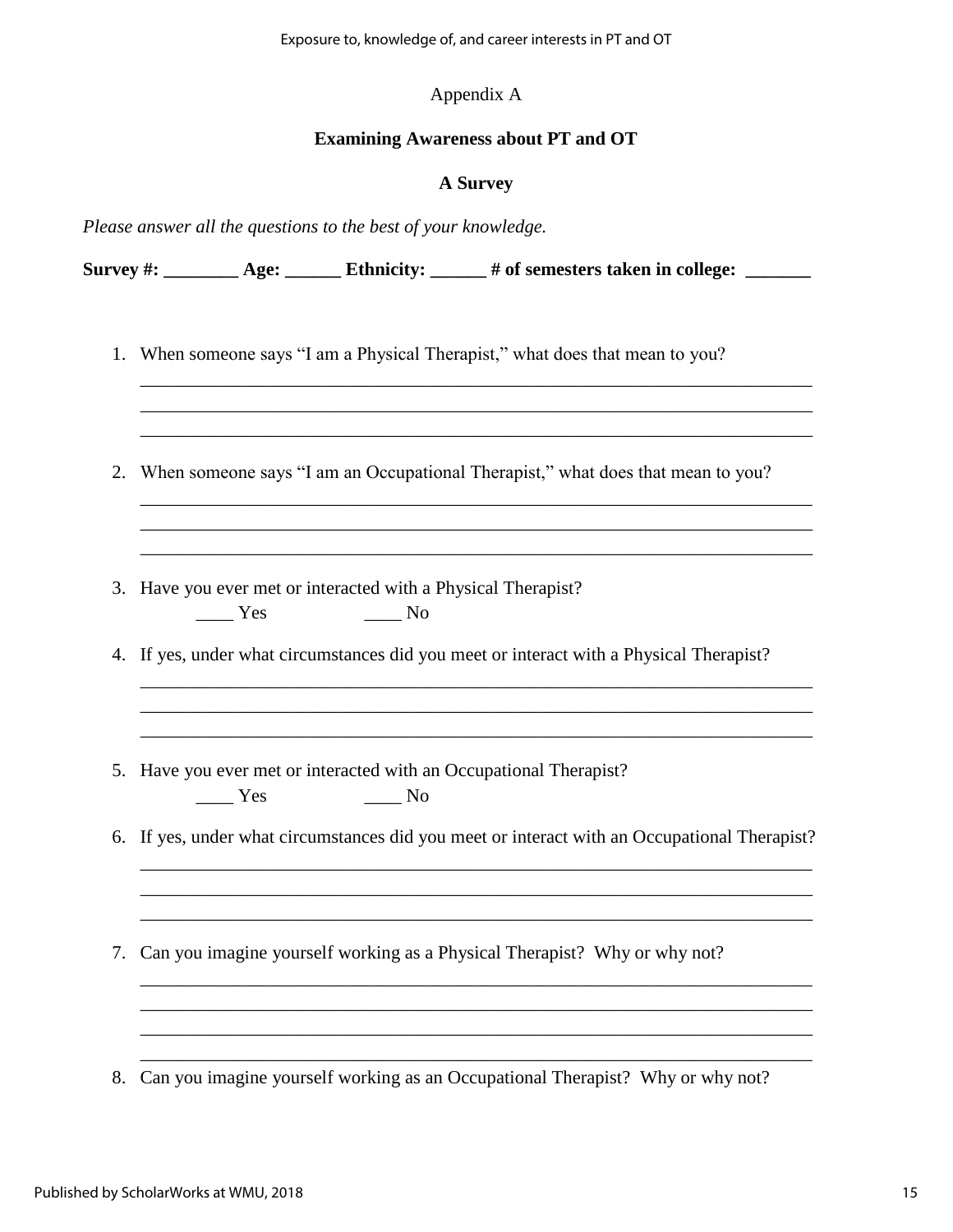9. What careers are you interested in pursuing? Why?